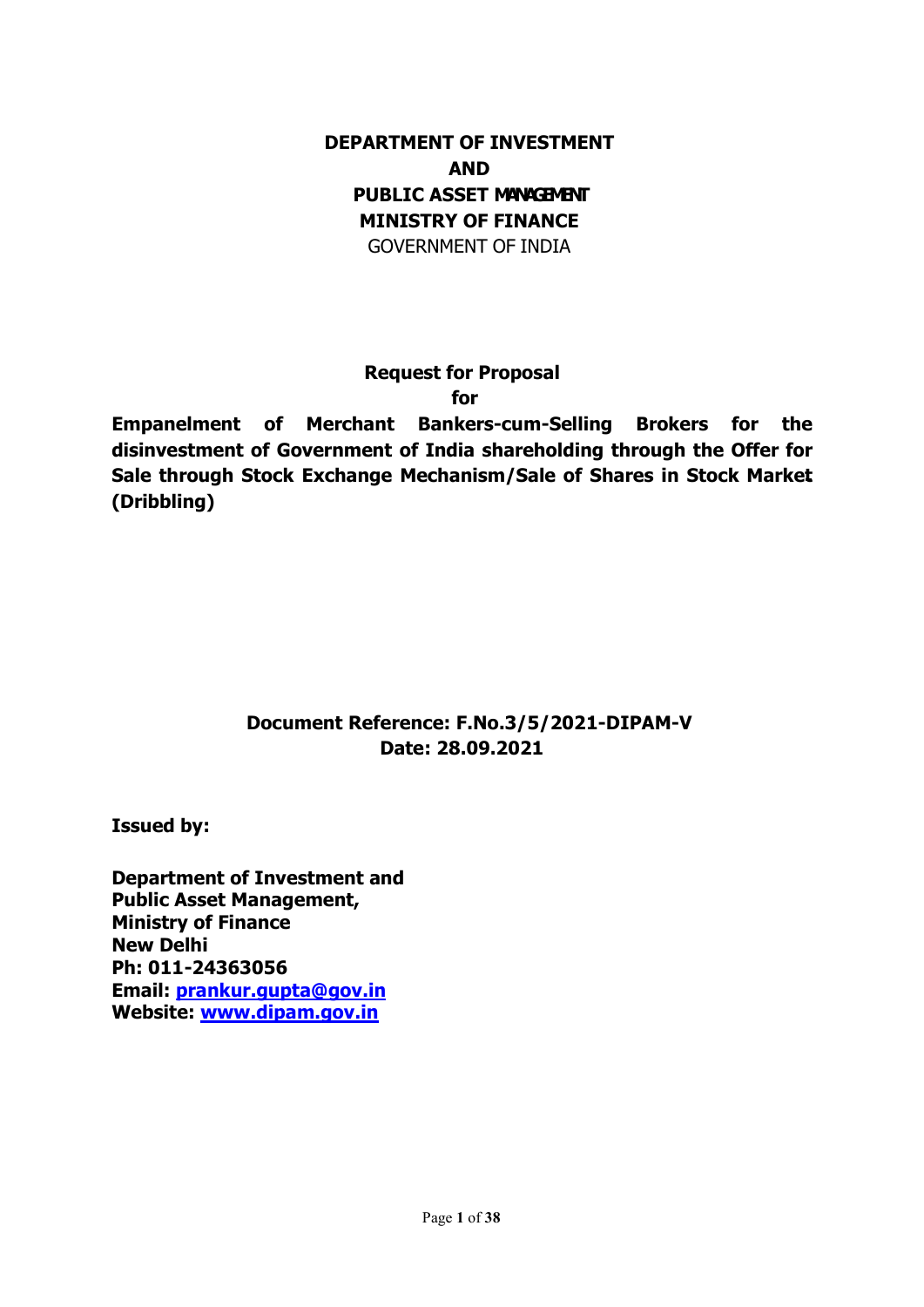#### DISCLAIMER

This Request for Proposal (RFP) document for 'Empanelment of Merchant Bankerscum-Selling Brokers for the disinvestment of Government of India shareholding through the Offer for Sale through Stock Exchange Mechanism/sale of Shares in stock market (Dribbling) contains brief information about the scope of work and selection process to assist bidders in formulation of their proposal ("the Proposal").

This Document does not purport to contain all the information that may be required by the Bidder. The bidder should conduct their own independent assessment, investigations and analysis and should check the reliability, accuracy and completeness of the information at their end and obtain independent advice from relevant sources as required before submission of their proposals.

Department of Investment and Public Asset Management ("DIPAM"), its employees and advisers make no representation or warranty and shall have no liability to any person including any bidder under any law, statute, rules or regulations or tort, principles of restriction or unjust enrichment or otherwise for any loss, damages, cost or expense which may arise from, to be incurred or suffered on account of anything contained in this document or otherwise, including the accuracy, adequacy, correctness, reliability or completeness of the Terms of Reference and any assessment, assumption, statement or information contained therein or deemed to form part of this RFP or arising in any way in this selection process.

DIPAM reserves the right to accept or reject any or all applications without giving any reasons thereof. DIPAM will not entertain or be liable for any claim for costs and expenses in relation to the preparation of the entries to be submitted in accordance with the conditions listed in this RFP.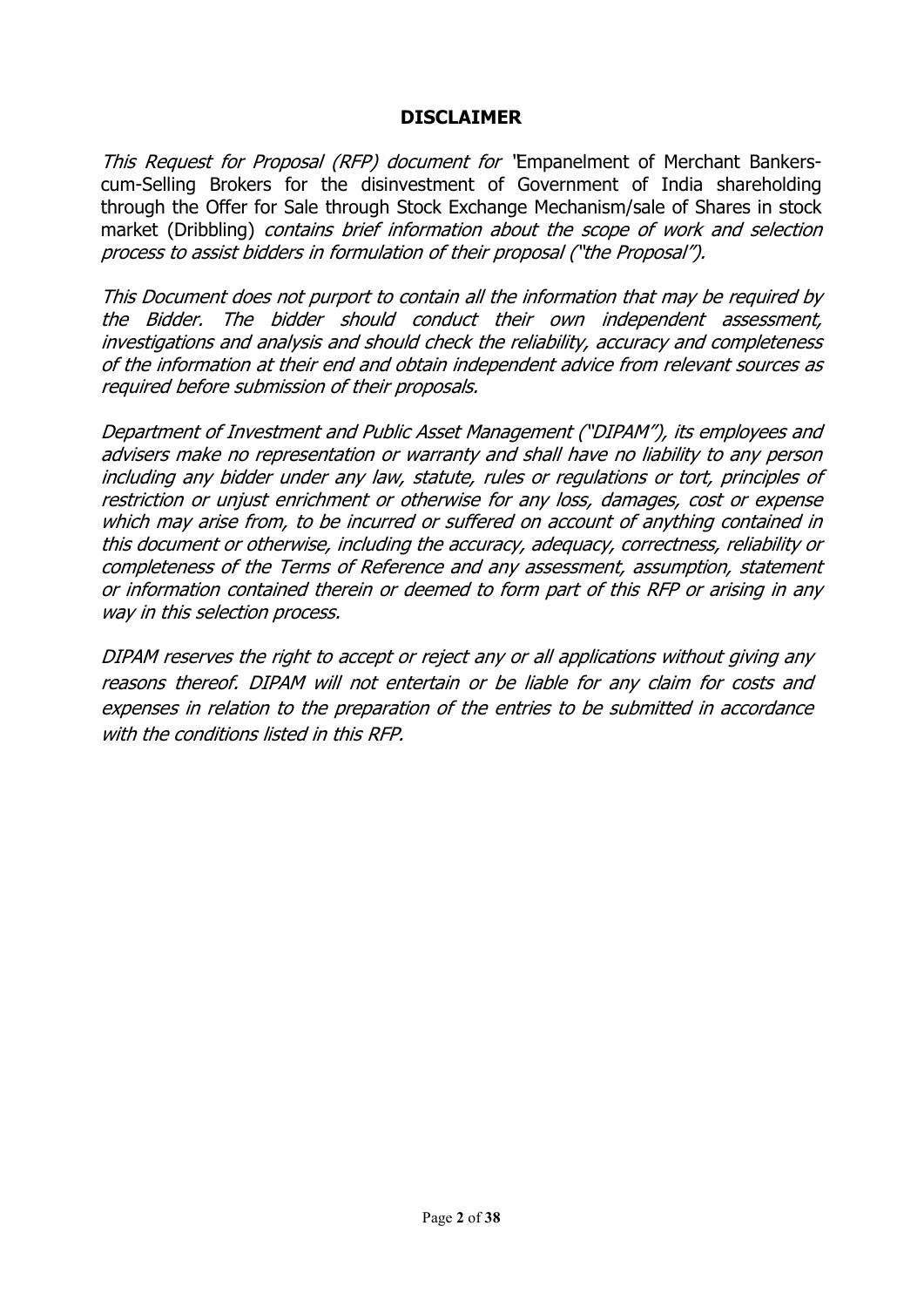# Index

| S.no.     | <b>Contents</b>                                     | Page no. |
|-----------|-----------------------------------------------------|----------|
| 1.        | Data Sheet                                          | 5        |
| 2.        | Introduction                                        | 6        |
| 3.        | <b>Empanelment Categories</b>                       | 6        |
| 4.        | <b>Terms of Reference</b>                           |          |
|           | a. Scope of Work for OFS                            | 7        |
|           | b. Scope of Work for Dribbling                      | 8        |
|           | c. Accountability                                   | 9        |
| 5.        | Pre-bid Conference                                  | 10       |
| 6.        | Pre-Qualification Criteria                          | 10       |
| 7.        | Selection Criteria and Procedure                    | 12       |
| 8.        | <b>Bid Preparation</b>                              | 12       |
| 9.        | <b>Bid Submission</b>                               | 14       |
| 10.       | Empanelment of Successful bidder                    | 16       |
| 11.       | 17<br>Payment terms                                 |          |
| 12.       | Termination of the assignment<br>18                 |          |
| 13.       | 19<br>Laws Governing the contract                   |          |
| 14.       | Non-Disclosure<br>19                                |          |
| Annexures |                                                     |          |
| I         | Instructions to the bidder                          | 21       |
| П         | Guidelines for qualification/disqualification of    | 25       |
|           | Merchant Banker-cum-Selling Broker for              |          |
|           | Empanelment.                                        |          |
| III       | <b>Bid Forms:</b>                                   | 26       |
|           | F-1: Tender Acceptance Letter                       |          |
|           | F-2: Authority letter authorizing the person of the | 28       |
|           | bidder to sign the proposal and other documents     |          |
|           | F-3: Empanelment Category                           | 29       |
|           | F-4: Willingness of the Merchant Banker to Act as a | 30       |
|           | selling broker                                      |          |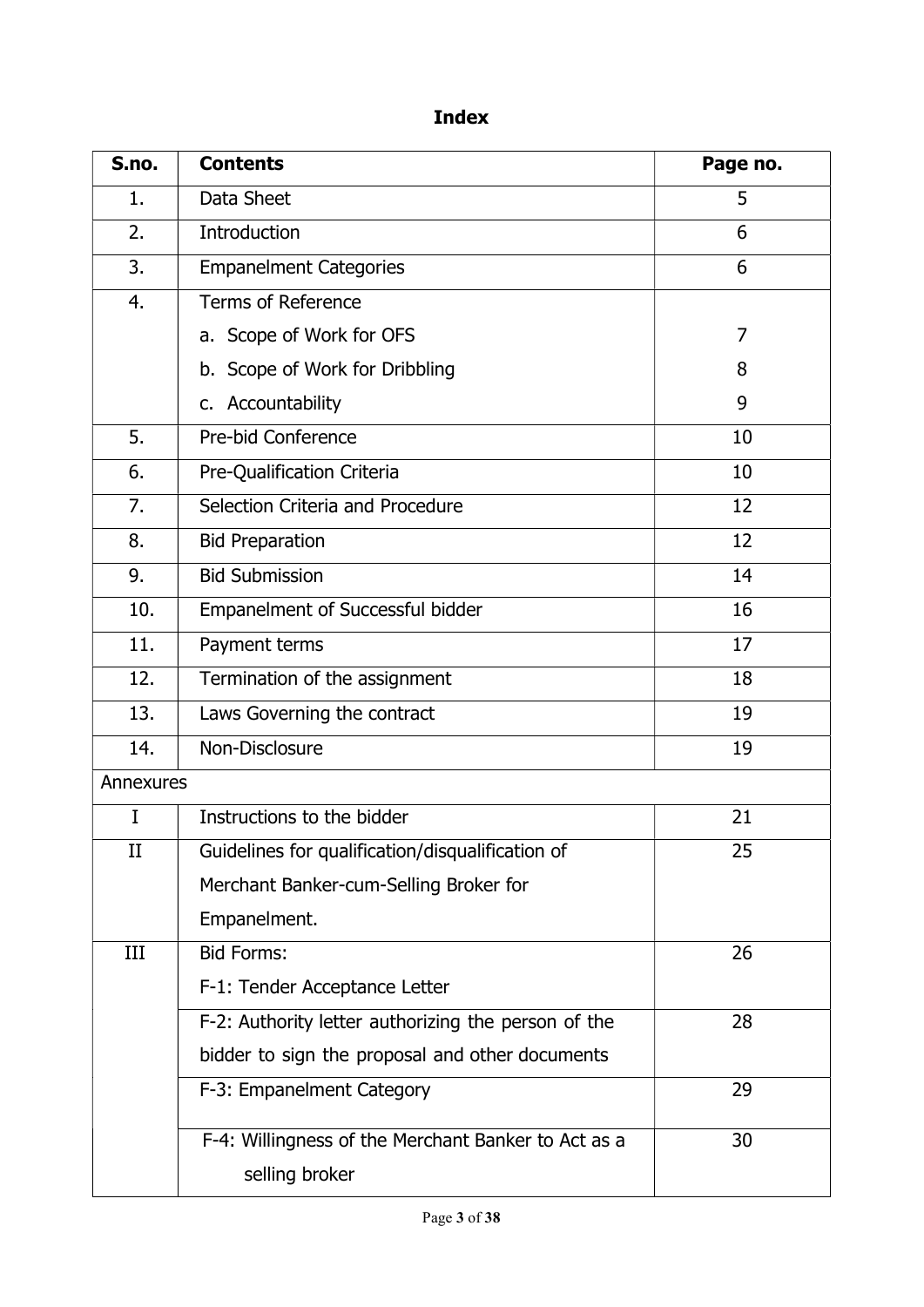| F-5: Undertaking with respect to adverse order by<br>Regulator and about No Conflict of Interest | 31 |
|--------------------------------------------------------------------------------------------------|----|
| F-6: Certificate with respect to No Conflict of Interest                                         | 32 |
| F-7: Certificate with respect to No adverse order by<br>Regulator                                | 33 |
| F-8: Details of Domestic and International Equity<br><b>Offerings</b>                            | 34 |
| F-9: Details of Past transactions with DIPAM                                                     | 35 |
| F-10: Details of Available Infrastructure                                                        | 36 |
| F-11: Details of Research Teams                                                                  | 37 |
| F-12: Details of Pending Litigation                                                              | 38 |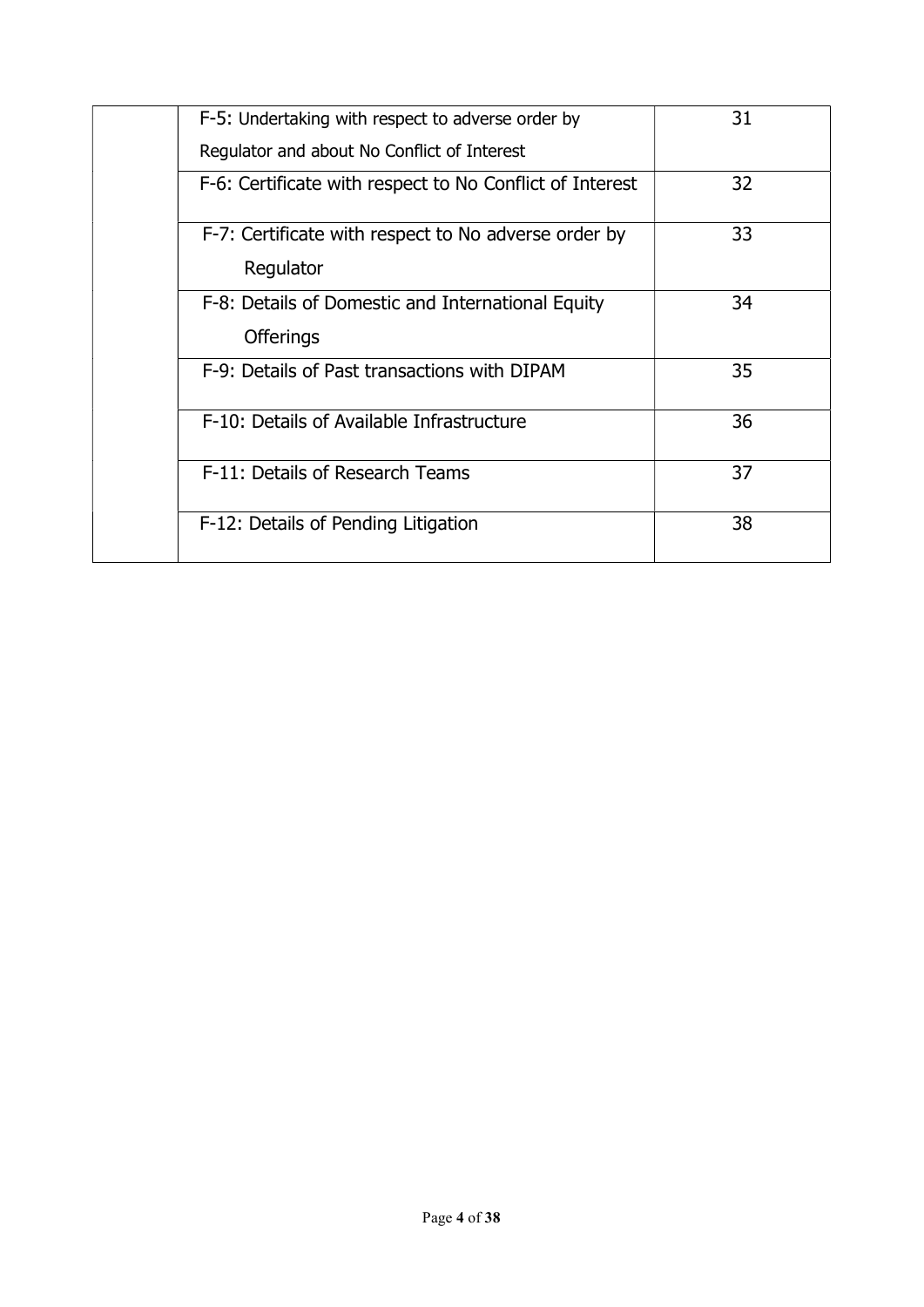#### 1. DATA SHEET

| 1. | Name of the Bid                                                                                  | Selling<br>Offer<br>(Dribbling) | RFP for Empanelment of Merchant Bankers-cum-<br><b>Brokers</b><br>for<br>the<br>disinvestment<br>οf<br>Government of India shareholding through the<br>for<br>Sale<br>through Stock Exchange<br>stock<br>Mechanism/sale of Shares in<br>market |
|----|--------------------------------------------------------------------------------------------------|---------------------------------|------------------------------------------------------------------------------------------------------------------------------------------------------------------------------------------------------------------------------------------------|
| 2. | Time-period of contract                                                                          |                                 | Two (02) years from date of empanelment<br>(extendable by one year)                                                                                                                                                                            |
| 3. | Empanelment<br>Fee<br>(Refundable)                                                               | Rs.1.00 lakh                    |                                                                                                                                                                                                                                                |
| 4. | Name of the Authority's<br>official for addressing<br>queries/clarifications and<br>submissions* | New Delhi                       | <b>Shri Prankur Gupta, Deputy Secretary</b><br>Department of Investment and<br>Public Asset<br>Management, Ministry of Finance<br>Ph: 011-24363056<br>Email: prankur.gupta@gov.in<br>Website: www.dipam.gov.in                                 |
|    | <b>Schedule of Bidding Process</b>                                                               |                                 |                                                                                                                                                                                                                                                |
|    |                                                                                                  |                                 | <b>Key Dates</b>                                                                                                                                                                                                                               |
|    | Last date of receiving queries                                                                   |                                 | 07.10.2021 (5:30 P.M.)                                                                                                                                                                                                                         |
|    | Pre-bid conference                                                                               |                                 | 08.10.2021 (3:00 P.M.)                                                                                                                                                                                                                         |
|    | Proposal Due Date (PDD)/ Bid End<br>Date                                                         |                                 | 20.10.2021 (3:00 P.M.)                                                                                                                                                                                                                         |
| 5. | Opening of Technical Bids                                                                        |                                 | 21.10.2021 (3:00 P.M.)                                                                                                                                                                                                                         |
|    | <b>Technical presentation</b>                                                                    |                                 | To be communicated                                                                                                                                                                                                                             |
|    | Issuance of Letter of Award (LOA)                                                                |                                 | To be Communicated                                                                                                                                                                                                                             |

#### \*Notes:

1. Pre-bid queries can be sent till 07.10.2021 (5:30 P.M.), but please try sharing the queries by 05.10.2021 as it will be helpful for discussion in the pre-bid conference.

2. The Pre-bid conference will be held on 08.10.2021 (3:00 P.M.) and the link will be shared.

3. The proposal due date/Bid end date is 20.10.2021 (3:00 P.M.).

4. All Bids shall be submitted online only at CPPP website: https://eprocure.gov.in/eprocure/app only. Manual bids shall not be accepted.

5. Tenderers/Contractors are advised to follow "General Instructions to Bidder for Online Bid Submission" provided in the **Annexure-I**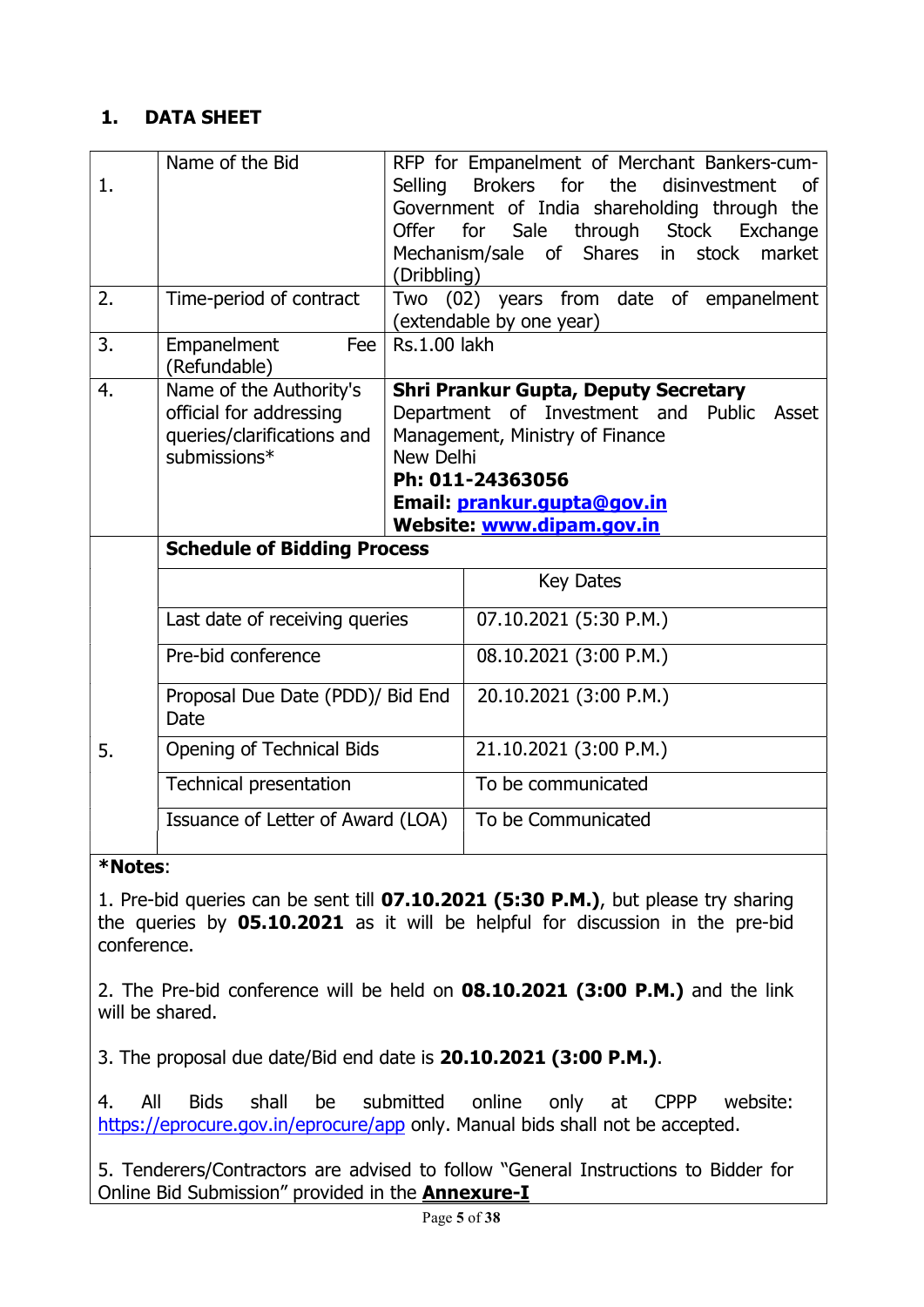## 2. INTRODUCTION

- 2.1 The GOI envisages to disinvest its shareholding in CPSE's through the Offer for Sale through Stock Exchange Mechanism/sale of Shares in stock market (Dribbling) from time to time for which this Request for Proposal (RFP) for Empanelment of merchant bankers-cum-selling brokers is being floated.
- 2.2 The Government of India (GOI) intends to empanel merchant bankers-cum-selling brokers for a period of two years (extendable by one year) to disinvest its shareholding through the Offer for Sale through Stock Exchange Mechanism/sale of Shares in stock market (Dribbling) as per Securities and Exchange Board of India (SEBI)/Stock Exchanges Rules and Regulations.
- 2.3 Proposals under the guidelines at para 6 hereunder are invited from reputed Category - I Merchant Bankers registered as such with SEBI and having valid license as stock broker in their name or in the name of their associate; with experience and expertise in public offerings in the capital market; to act as a Merchant Banker and Selling Broker to assist & advise the Government in the process. The brokering license is required to be valid till the completion of all activities relating to the OFS and other captioned transactions, whichever the case may be. In pursuance of the above, DIPAM invites proposals (the "Proposals") for Empanelment of Merchant bankers (the "Bankers") who shall assist and undertake delivery of services as listed above in Paragraph 2.1 and detailed further under the section "Terms of Reference".

### 3. EMPANELMENT CATEGORIES

3.1 The bidders can apply for empanelment with the DIPAM under four categories, depending upon the capacity of the bidders in handling the transactions of the capital market. The selection of the bidders will be subject to fulfillment of the eligibility criteria as elaborated in para 6.

| <b>Transaction type</b>                              | <b>Empanelment</b><br>Category | <b>Estimated Transaction size</b>                       |
|------------------------------------------------------|--------------------------------|---------------------------------------------------------|
| <b>OFS</b>                                           | $A++$                          | For a transaction size of greater than<br>Rs. 2000 cr.  |
|                                                      | A+                             | For a transaction size of Rs. 750 cr.<br>to Rs 2000 cr. |
|                                                      | А                              | For a transaction size of less than<br>Rs.750 cr.       |
| Sale of shares on the stock<br>exchanges (Dribbling) | в                              | For all transactions irrespective of<br>size            |

3.2 The bidders are required to submit the details of the category being applied for in format enclosed at ANNEXURE III (BID FORM: F-3).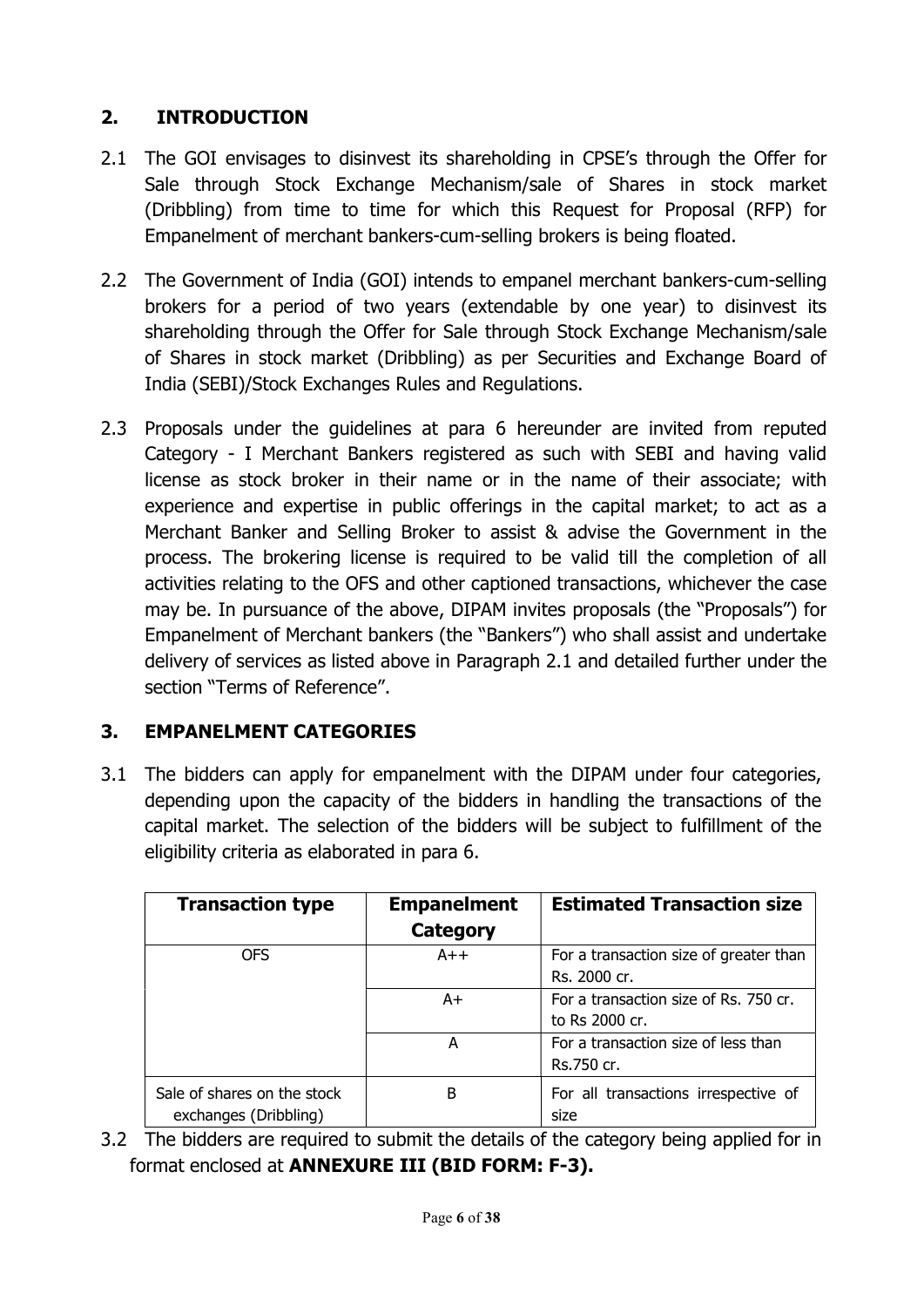#### 4. TERMS OF REFERENCE

#### 4.1 Scope of Work of the "Merchant Banker" with respect to OFS

The Merchant Banker will be required, *inter alia*, to undertake tasks related to all aspects of the OFS, including but not restricted to, as mentioned below:

- i. Advise the GOI on the timing and the modalities of the "OFS".
- ii. Structure the "OFS" in conformity with the prevailing framework and Regulations/Guidelines of SEBI, the Stock Exchanges and Securities Contracts (Regulation) Act, 1956; Securities Contracts (Regulation) Rules, 1957; and Companies Act, 1956, and Companies Act 2013, and rules made under above statutes, etc.
- iii. Prepare the notice(s) to be filed with the Stock Exchange(s) and complete all stipulated requirements & formalities of regulatory/ statutory authorities.
- iv. Filing of the notice(s) with the Stock Exchange(s)
- v. Advise on the regulatory norms and assist in securing approval and exemptions, wherever necessary, from regulatory agencies such as SEBI, Stock Exchanges, RBI, etc., if required.
- vi. Ensure best returns to the Government.
- vii. Conduct market survey, domestic and international road shows to generate interest amongst prospective investors. Arrange meetings with the key investors, facilitate communication about the growth potential of the Company and articulate the key marketing themes and positioning of the Company. All expenses in this regard will be borne by the Merchant Banker(s) except the tour expenses of Government and company officials.
- viii. Undertake market research, assist in the pricing of the Issue, allocation of shares and provide after sale support, etc.
- ix. Perform all other responsibilities connected with the "OFS".
- x. Assist in the selection of intermediaries, if any, to be appointed by the Government and coordinate the work of all intermediaries.
- xi. Prepare and approve the statutory advertisements for publication. The cost of the preparation will be borne by the Merchant Banker(s) and the cost of publication will be borne/reimbursed by the Government.
- xii. The appointed Merchant Banker(s) will also make the following payments:
	- 1. NSE/BSE charges for use of software for the OFS;
	- 2. NSE/BSE transaction charges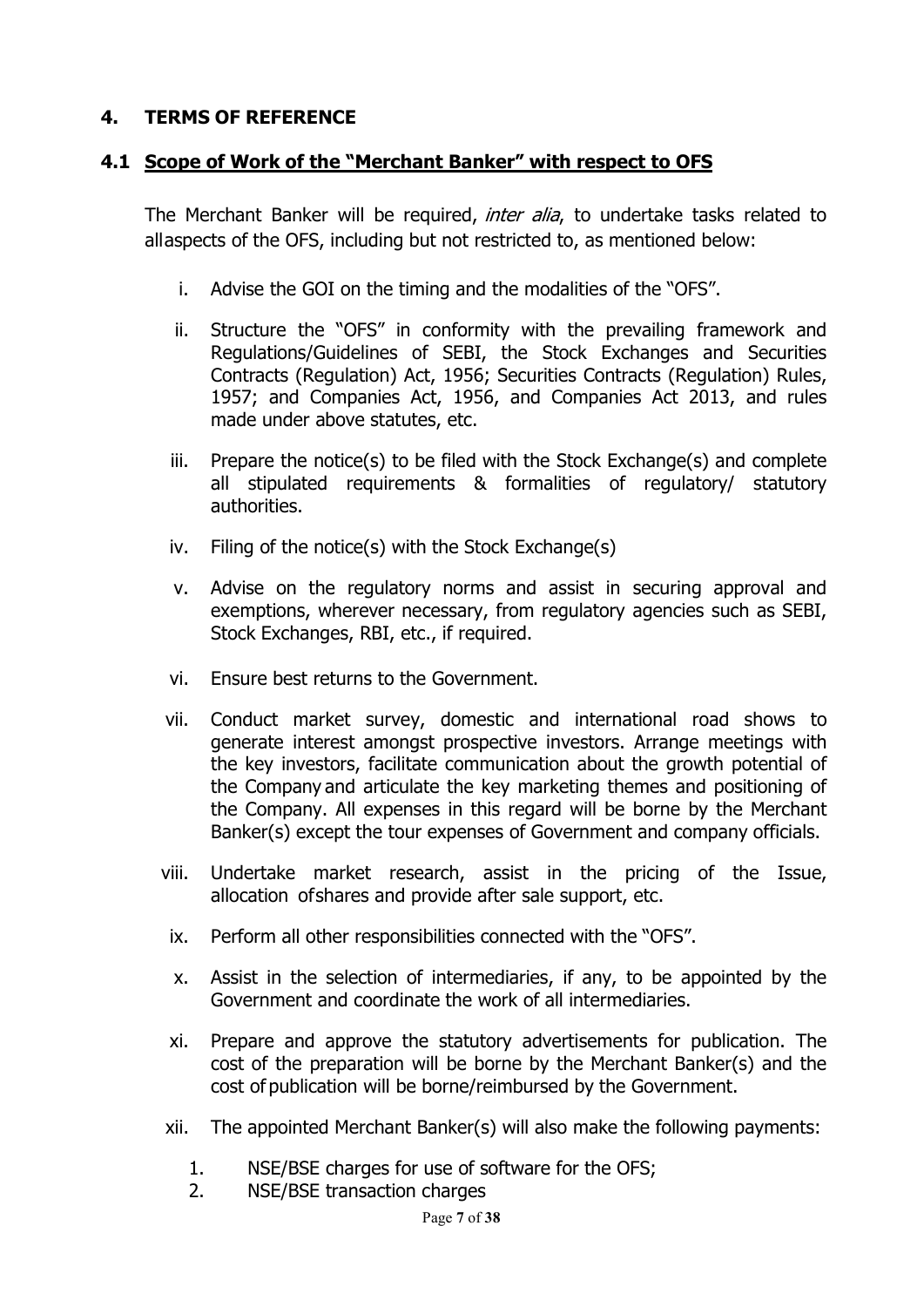- 3. SEBI fee.
- 4. Fees paid to the depository
- 5. And any other statutory fees / charges.

(The payment would be reimbursed by DIPAM after successful completion of each tranche on submission of the invoice. Successful completion of a transaction would mean that the base size in the OFS tranche for the public has been completely subscribed.)

- xiii. Shall enter into the requisite agreements.
- xiv. Ensure completion of all post issue related activities as laid down in the SEBI Regulations, and NSE and/or BSE rules.
- xv. To act as Selling Broker(s).
- xvi. Transfer of shares on offer to the designated stock exchange or the Clearing Corporation.
- xvii. Transfer of funds and/ or the unsold shares to Government account on completion of the transaction.
- xviii. Render such assistance as may be required in connection with allotment of shares to employees after completion of the OFS transaction

### 4.2 Scope of Work of the "Merchant Banker" with respect to Sale of shares on the stock exchanges (Dribbling)

The Merchant Banker will be required, inter alia, to undertake tasks related to all aspects of the sale of shares on the stock exchanges (Dribbling), including but not restricted to, as mentioned below:

- i. Advising the govt. in decision making with respect to timing of selling shares depending on market conditions, sometimes only certain stocks are dribbled and decision on stocks would be required to be taken when stocks perform better.
- ii. Structure the sale of share on the stock exchange (Dribbling) in conformity with the prevailing framework and Regulations/Guidelines of SEBI, the Stock Exchanges and Securities Contracts (Regulation) Act, 1956; Securities Contracts (Regulation) Rules, 1957; and Companies Act, 1956, and Companies Act 2013, and rules made under above statutes, etc.
- iii. Take all necessary steps in conformity with extant rules and regulations, including coordination with the concerned CPSE, Administrative Ministry, Stock Exchanges, Depositories etc., for smooth conduct of dribbling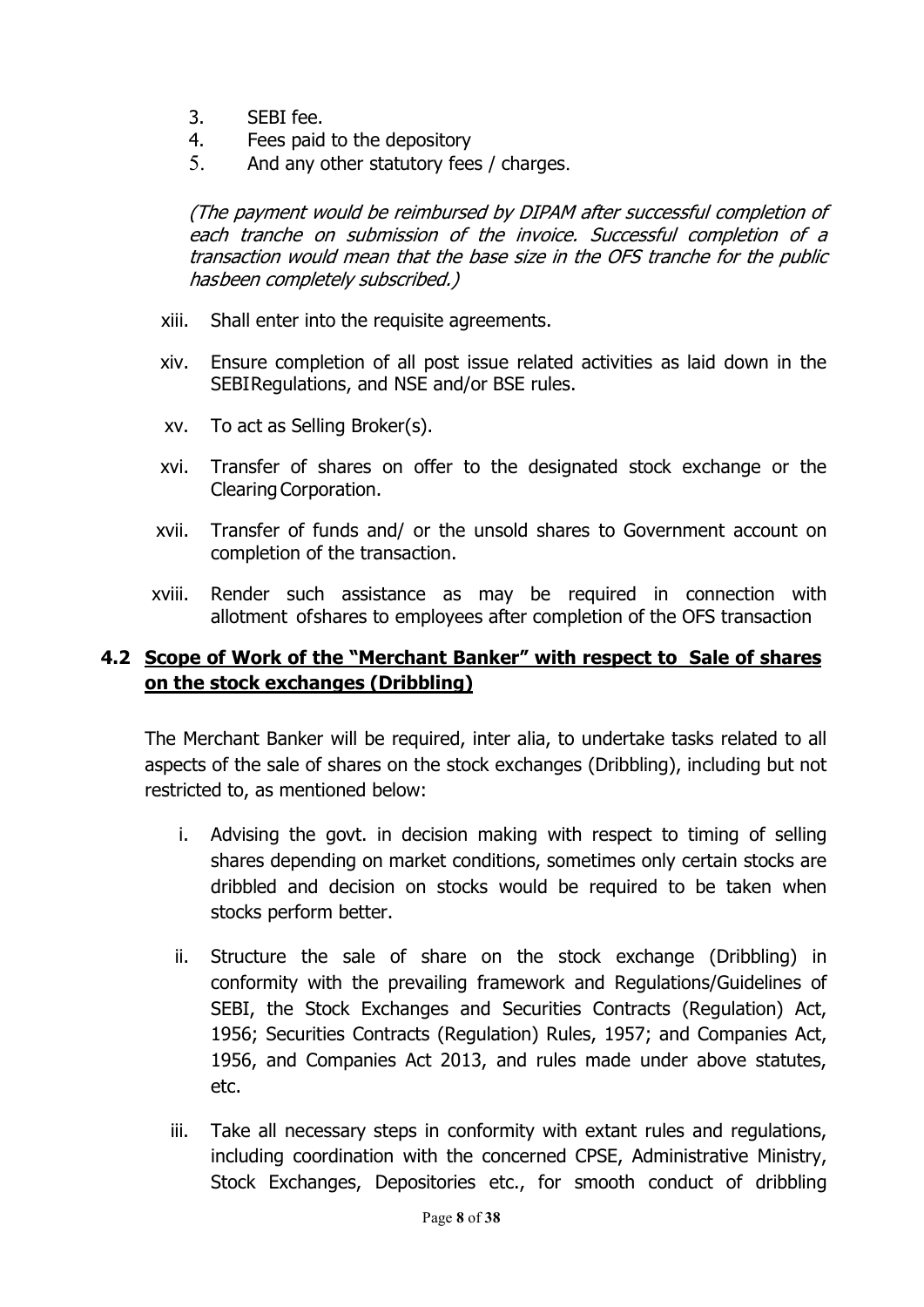transaction and transfer of shares.

- iv. Formulate a trading plan as per SEBI (Prohibition of Insider Trading) Regulations, 2015 and present it to the Compliance Officer of the Company for approval. To take all necessary action as per relevant SEBI and Other relevant Regulations.
- v. Advising on quantity of shares to be sold, interval of sale, price limit or price range for sale to be defined.
- vi. Execution of sale trade in regular trading hours of stock market at the current market price subject to price conditions set by the govt.
- vii. To provide market and trading information on stocks and handle the issues that may arise during the transactions, after sale service, etc.
- viii. Shall share Research Reports or analytical work on the target company being selected for divestment
- ix. Shall enter into the requisite agreements.
- x. Render such other assistance as may be required in connection with the Sale of shares on the stock exchanges (Dribbling).

#### 4.3 Accountability

In order to ensure best returns to the Government, the selected bankers will be required to comply with the following conditions emanating from the responsibilities listed in clause 3 above:

- a. The selected Merchant bankers will be required to provide regular updates, as decided by DIPAM, regarding the progress made on the final Plan of Action (as referred above) and the tasks undertaken (including follow-ups done) etc during the preceding period and the course of action for the period after the day this update is being given.
- b. Post the domestic and international investor meetings, the selected bankers will be required to submit book building of the investors with likely volume and likely price based on latest interaction and response of the fund managers.
- c. The selected merchant bankers will be required to advise DIPAM on the proper and optimum timing and best floor price for the OFS and other captioned transactions (apart from other tasks in relation to transactions). Further, any decision of the DIPAM, GoI or the working group regarding the captioned transactions (including pricing and timing) shall be kept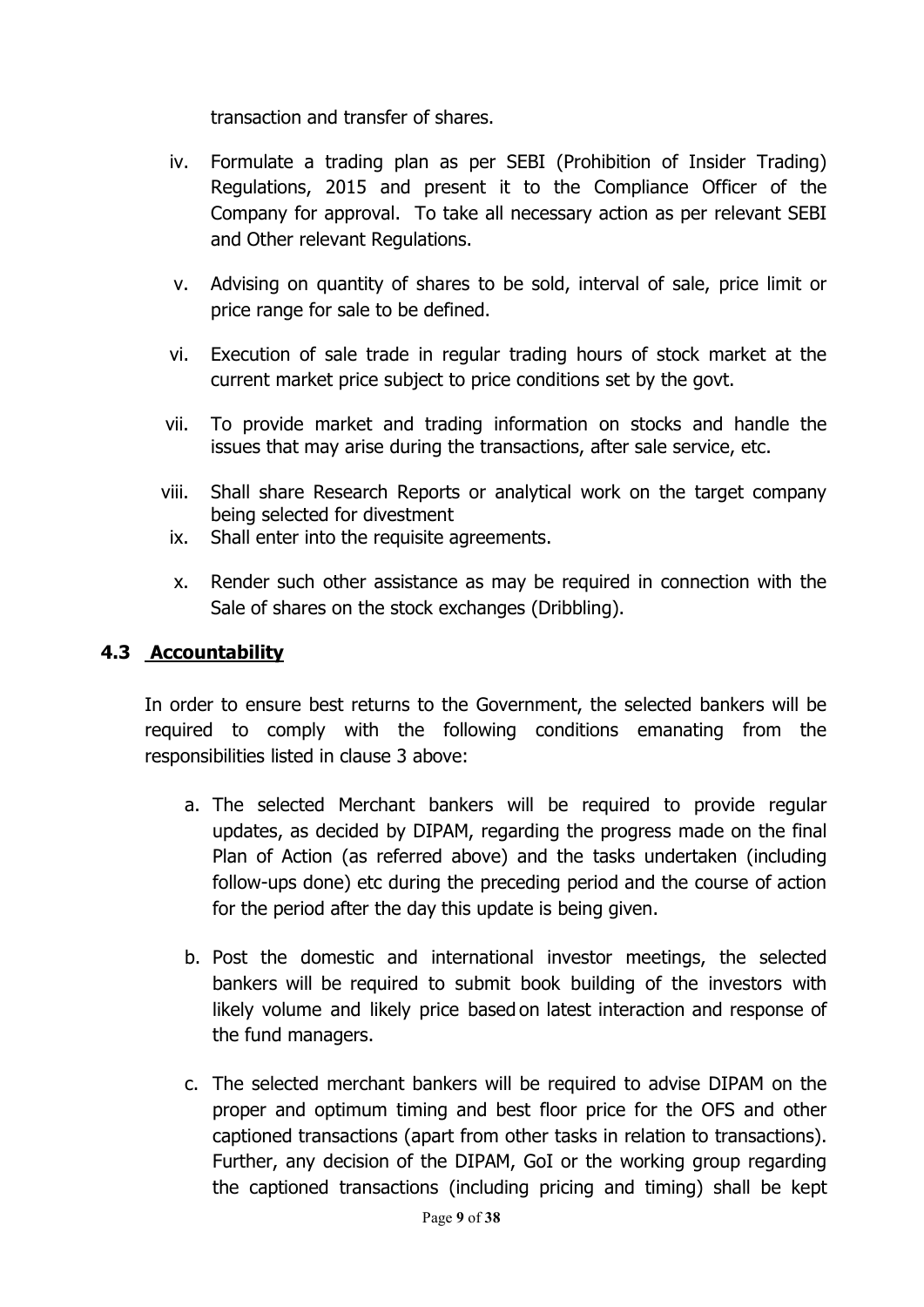confidential by the selected bankers and during the course of the transactions they shall not opine to anyone else (including proposed investors) on the correctness of any decisions of DIPAM or GOI on the captioned transactions (including specifically with regard to pricing or timing).

- d. The selected merchant bankers will be required to ensure media management and PR so as to generate adequate publicity for the captioned transactions within the realms as permitted by Securities and Exchange Board of India.
- e. Further, after the closure of OFS, within 10 days of the T day (T day being the OFS trading date), the selected merchant bankers will be required to submit a self-appraisal on the Final Plan of Action that DIPAM had accepted. DIPAM shall also evaluate the banker's performance based on the Final Plan of Action and self-appraisal sent by the selected bankers, which shall be taken into consideration by DIPAM for future assignments.
- f. The selected Merchant bankers will be required to actively participate and show interest in the transactions and tenders released by DIPAM inviting financial bids for the captioned transactions.
- g. The Government will select and empanel Merchant Banker(s) with requisite experience in Public Offerings, who will be then eligible to participate in the financial bids for the proposed transactions.

### 5. PRE-BID CONFERENCE

A pre-bid meeting with the prospective bidders shall be held on 08.10.2021 (3:00 P.M.) through Video Conferencing.

The Bidders are required to send their queries for the Pre-bid meeting prior latest by **07.10.2021 (5:30 P.M.)** to prankur.gupta@gov.in. Queries received through any other means shall not be acceptable.

## 6. PRE-QUALIFICATION CRITERIA

- 6.1 Bidder should be a Category-I Merchant Banker registered with SEBI.
- 6.2 Bidder should possess valid brokering license issued by SEBI.

In case of consortium bids, the particulars of the coordinating firm having the principal responsibility for the mandate (Consortium Leader) as well as those of other partners may be furnished along with letters of acceptance from each partner. The responsibility of the consortium bidders shall be 'joint' and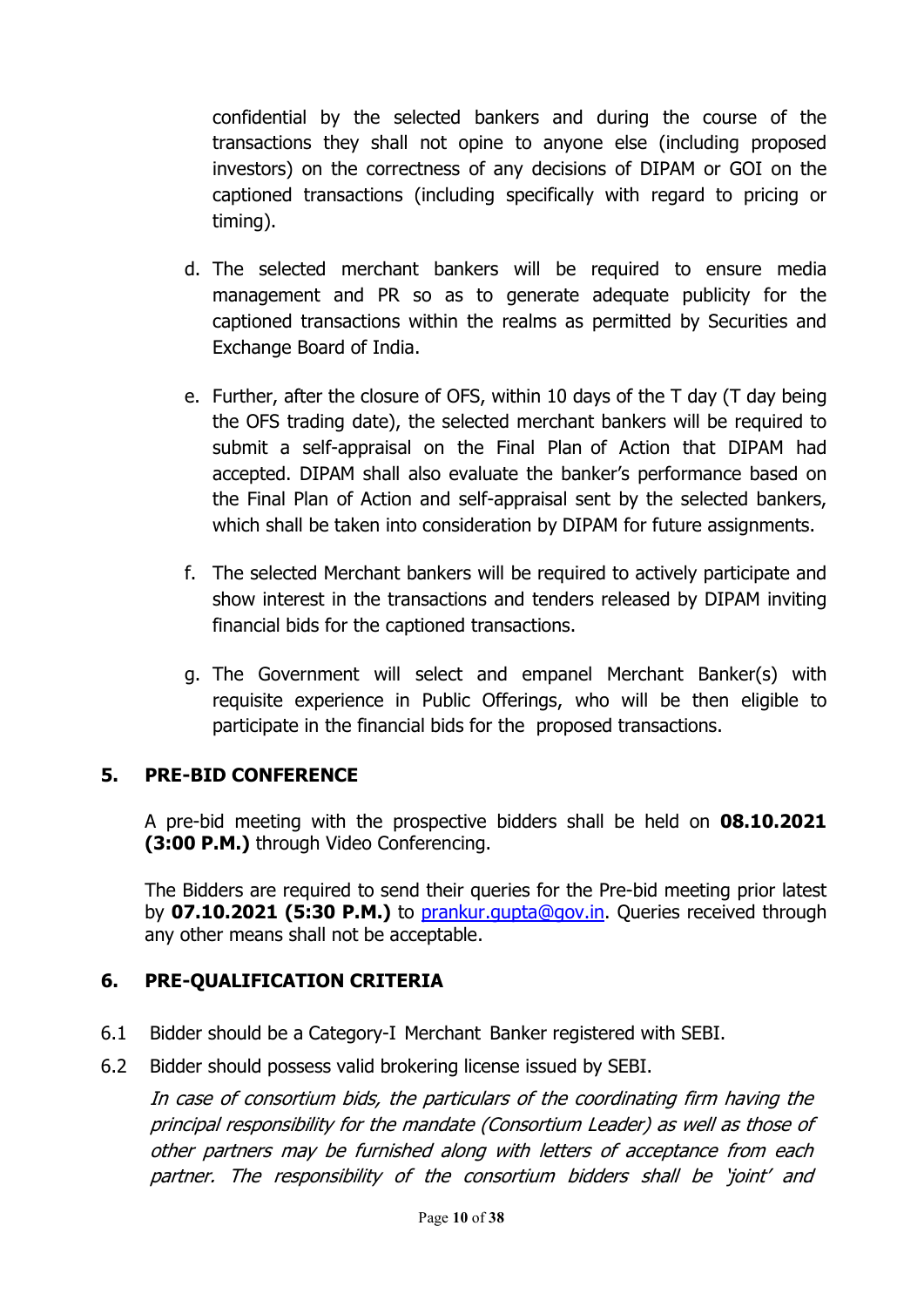'several'.

Note 1. Consortium will be treated as one party and in case of selection, only consortium leader's name will appear in the documents like the Notice to the Stock Exchanges.

Note 2. The partners of one consortium are precluded from participating in the bid, as a partner to another consortium.

6.3 Bidder should have advised, handled, and completed at least one Equity Capital Market transaction (IPO/ FPO/ OFS/ QIP/ Rights Issue) of transaction size stated below depending upon the empanelment category for which the bidder is applying, during the period from 01.04.2018 to one day prior to the date of Bid Submission. (Clause 6.3 is applicable only when applying for  $A++$ ,  $A+$ , A).

| <b>Empanelment</b><br>Category | Minimum size of one equity capital market<br>transaction within prescribed period |
|--------------------------------|-----------------------------------------------------------------------------------|
| $A++$                          | <b>Rs. 2000 crore</b>                                                             |
| $A+$                           | Rs. 750 crore                                                                     |
| А                              | Rs. 500 crore                                                                     |

6.4 Bidder shall meet the minimum eligibility requirements as listed in under given table. (Clause 6.4 is applicable only when applying for B)

| <b>Empanelment</b><br><b>Category</b> | <b>Minimum Requirements</b>                                                                                       |
|---------------------------------------|-------------------------------------------------------------------------------------------------------------------|
| в                                     | 1. Minimum experience of 5 years in share broking.                                                                |
|                                       | 2. The bidder shall have a minimum net worth<br>(including that of its parent entity) of at least Rs.25<br>crore. |

Bidder should meet the prescribed guidelines by Government of India for qualifications for Merchant Bankers for disinvestment process, enclosed at Annexure-II. The interested bidders fulfilling eligibility criteria are advised to go through the guidelines and if eligible, submit certificate as part of the proposal as per Annexure.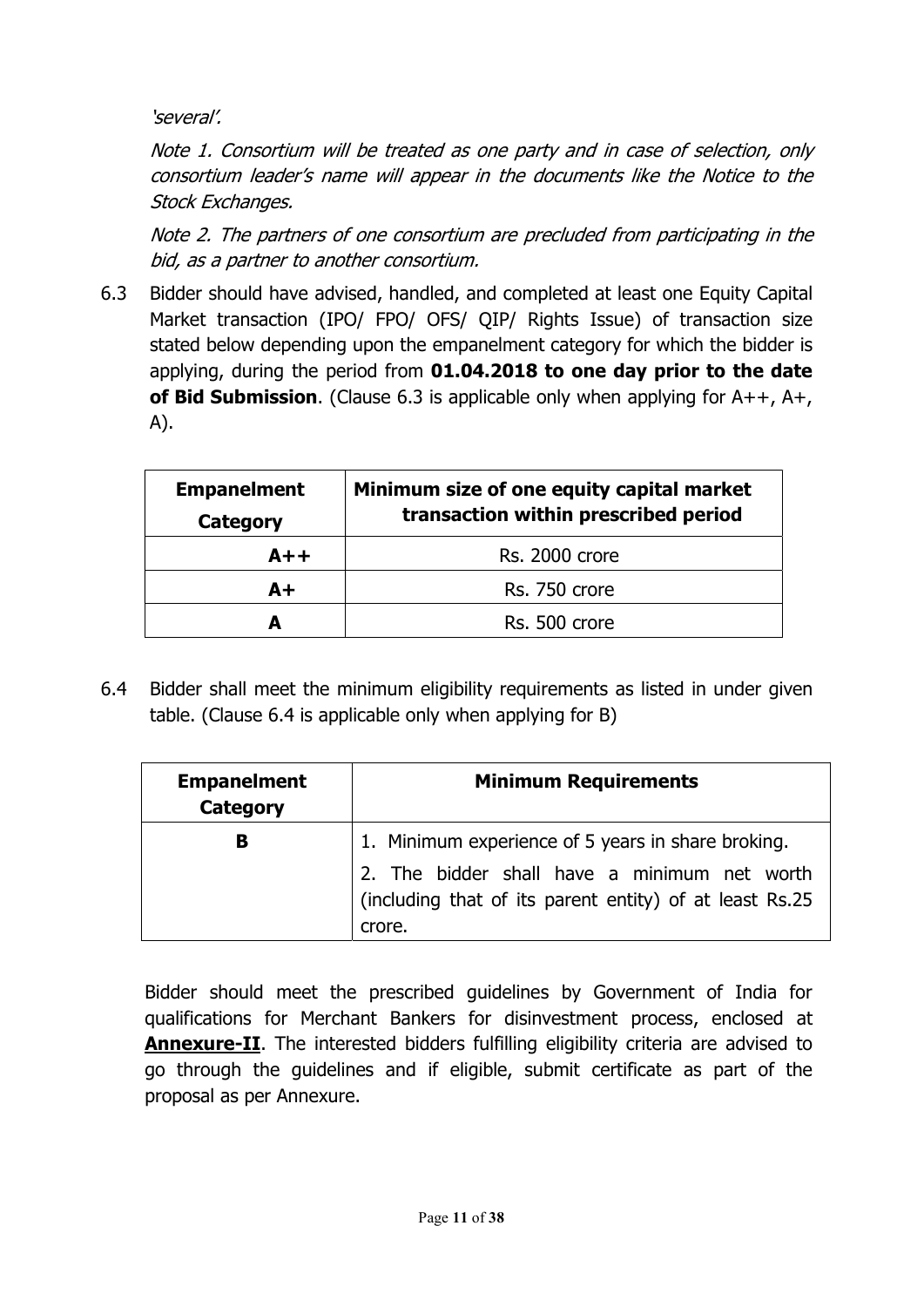## 7. SELECTION CRITERIA AND PROCEDURE

- 7.1 A two-stage selection process will be adopted.
- 7.2 The first stage will involve pre-qualification and short listing of successful bidders by IMG on the basis of bids and in accordance with the provisions of this Request for Proposal for Empanelment.
- 7.3 In the second stage the eligible bidders would be required to demonstrate their credentials before the IMG through a presentation, covering the areas/criteria listed. The IMG would evaluate the Bidders on the criteria mentioned in para 8, based on their presentation and the proposals received and shortlist them for empanelment. The date, time and venue of the presentation will be posted on the website of DIPAM (https://dipam.gov.in) in due course.
- 7.4 The bidder scoring the points/marks above the benchmark set would be empaneled.

| <b>Empanelment Category</b> | <b>Minimum Total Marks</b> |
|-----------------------------|----------------------------|
| $A++$                       | 90                         |
| $A+$                        | 80                         |
|                             | 70                         |
|                             | $\prime$ ()                |

### 8. BID PREPARATION

The Proposals are to be submitted in detail as indicated in the following Sections. The weightage for evaluation of the Merchant Banker in respect of each criterion has been indicated against each Section.

| <b>Proposal Content</b>                                                                                                                                                                                 | Weightage |
|---------------------------------------------------------------------------------------------------------------------------------------------------------------------------------------------------------|-----------|
| Section A: Experience and Capabilities in handling<br>transactions as Merchant Banker(s)/ Global<br>Coordinators/Selling Broker from 01st April, 2018 to one<br>day prior to the date of Bid submission | 30 marks  |
| i.<br>Profile of the organization with full particulars of the<br>constitution, ownership and business activities of the<br>prospective Merchant Banker(s) (Bidder)/Selling Broker.                     |           |
| ii.<br>Unabridged Annual Reports or audited financial accounts for                                                                                                                                      |           |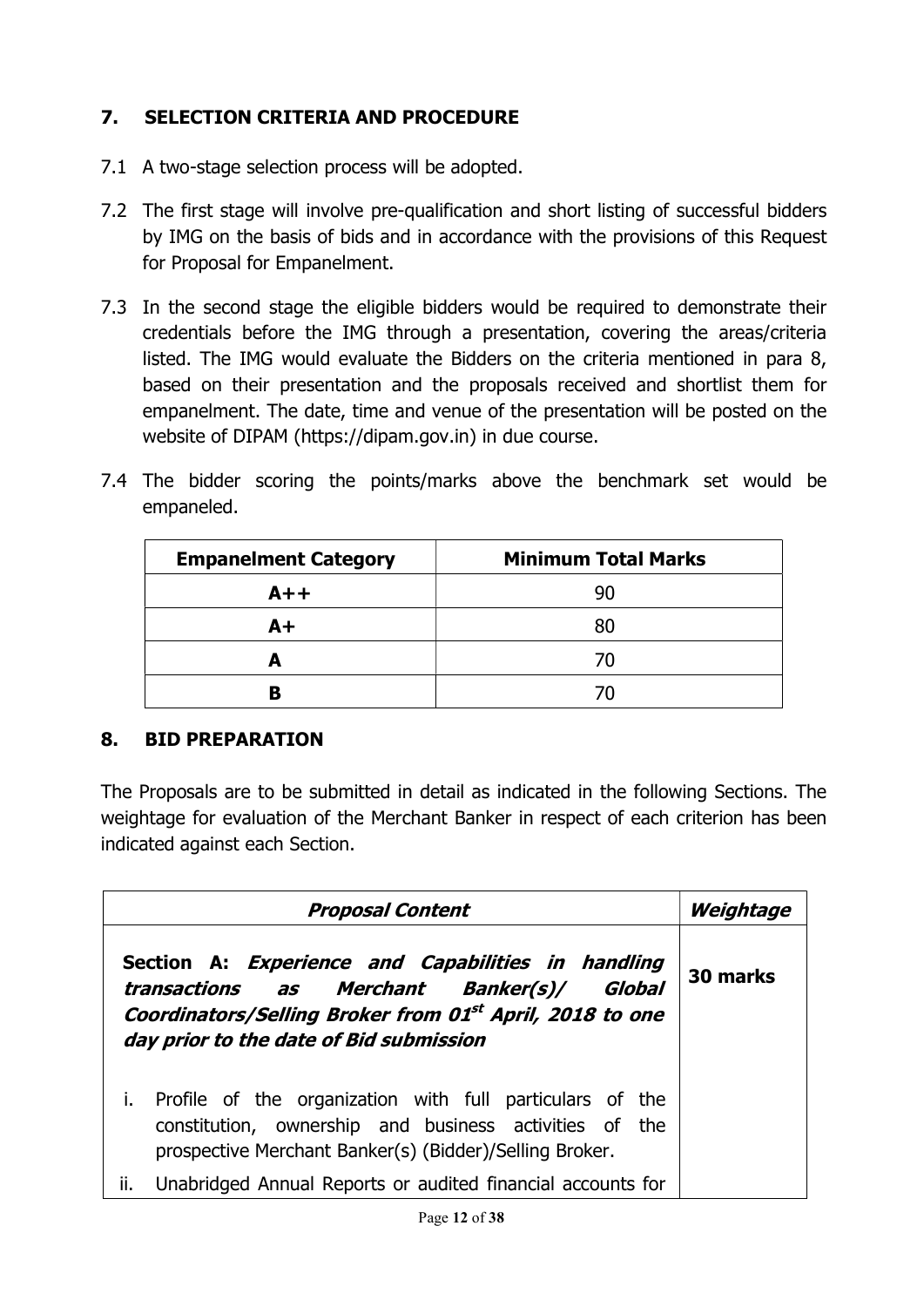| the last three years of the firm submitting the Proposal.                                                                                                                                                                                                                                                                                                                                                                                                                                                                                                                                                                                                                   |                 |
|-----------------------------------------------------------------------------------------------------------------------------------------------------------------------------------------------------------------------------------------------------------------------------------------------------------------------------------------------------------------------------------------------------------------------------------------------------------------------------------------------------------------------------------------------------------------------------------------------------------------------------------------------------------------------------|-----------------|
| iii.<br>Details of Domestic and International Equity Offerings<br>managed as Book Running Lead Managers. <b>ANNEXURE III</b><br><u>(BID FORM: F-8)</u>                                                                                                                                                                                                                                                                                                                                                                                                                                                                                                                      |                 |
| Section B: Past Performance with DIPAM (In Initial<br>Public offering or offer for sale or fresh issue in<br>conjunction<br>with offer for sale by<br>way of<br>IPO/FPO/OFS/Dribling with effect from 1st April, 2018<br>i.<br>The Merchant Bankers would be evaluated on the basis of<br>the number of applications and the Issue amount procured<br>by them for various Issues in which the DIPAM also divested<br>GoI shareholding, details of which is required to be<br>furnished in the format enclosed at <b>ANNEXURE III (BID</b><br><u>FORM: F-9)</u>                                                                                                              | <b>10 Marks</b> |
| The quality of the team dealing with the transactions ("deal"<br>ii.<br>team") and its ability to handle the issues that had arisen<br>during the transactions.<br>Understanding of the regulatory framework by the deal team<br>iii.<br>and the time frame and quality of response to the queries of<br>DIPAM/ Company.<br>Note: The Merchant Bankers who have not worked on any<br>assignment in the past with the DIPAM would be evaluated<br>on all parameters except Section B above and would be<br>awarded marks out of 90 instead of 100 and then<br>proportionately increased to a scale of 100 so that they are<br>neither at an advantage nor at a disadvantage. |                 |
| Section C: Local presence and commitment to India                                                                                                                                                                                                                                                                                                                                                                                                                                                                                                                                                                                                                           | <b>15 Marks</b> |
| A brief note evidencing the Bidders presence in India in<br>i.<br>both qualitative and quantifiable terms with specific<br>reference to research teams and details of available<br>infrastructure may be furnished in the format enclosed<br>at <b>ANNEXURE III (BID FORM: F-10)</b> . The details<br>shall include manpower deployed in the investment<br>banking (equity segment), offices in India and other<br>relevant information.                                                                                                                                                                                                                                    |                 |
| Section D: Strength in drawing non-retail investor<br>participation (QIB's, HNI's etc.) including global tie-<br>ups.                                                                                                                                                                                                                                                                                                                                                                                                                                                                                                                                                       | <b>20 Marks</b> |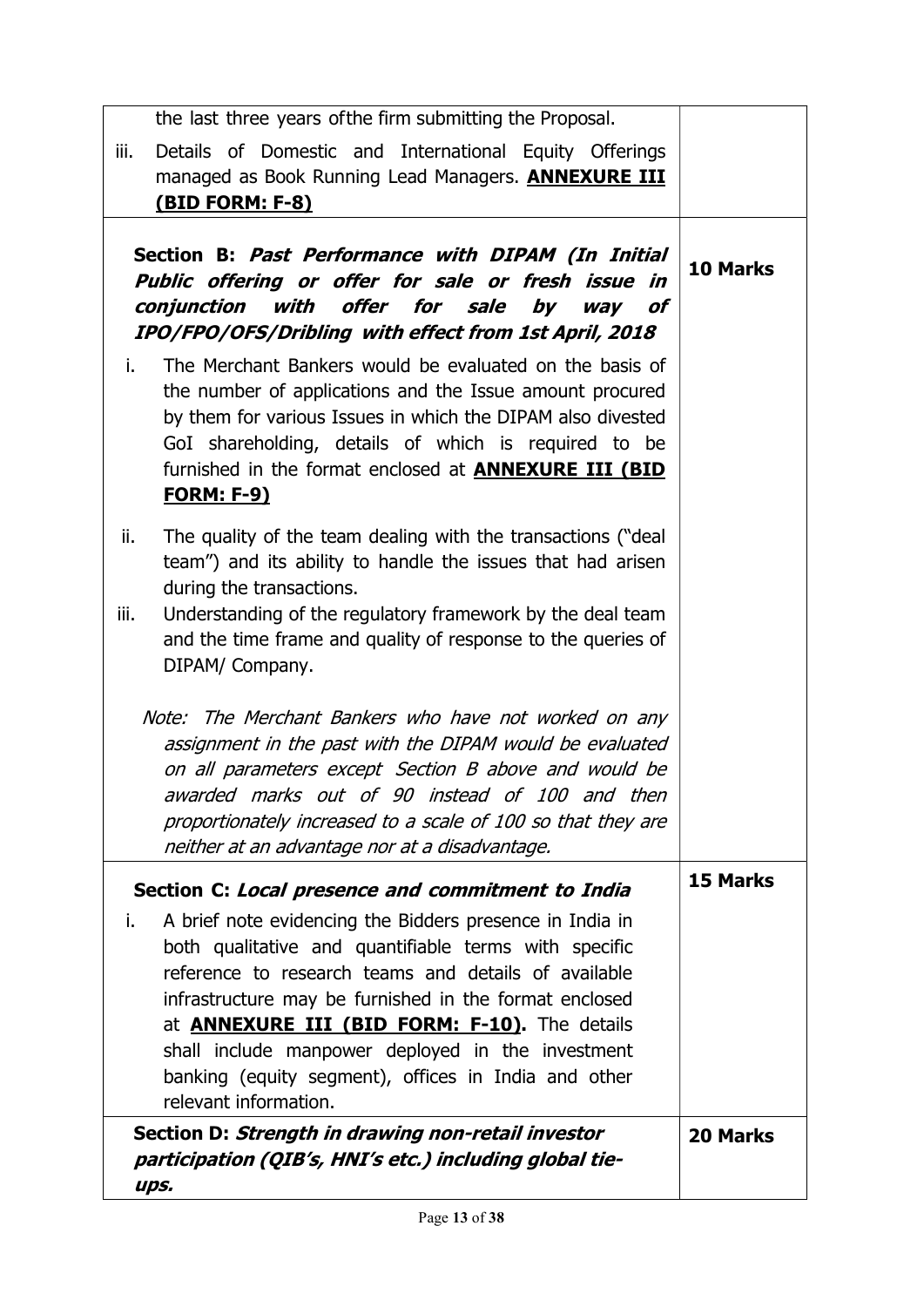| A brief note evidencing the merchant banker's capability<br>i.<br>in drawing non-retail investor participation and the<br>global network of the banker. Also elucidate the<br>distribution strength and relationship with international<br>institutional investors and the funds mobilized from<br>international investors for Equity Public Offerings in<br>India during the period from 01.04.2018 to one day<br>prior to the date of Bid submission. |                 |
|---------------------------------------------------------------------------------------------------------------------------------------------------------------------------------------------------------------------------------------------------------------------------------------------------------------------------------------------------------------------------------------------------------------------------------------------------------|-----------------|
| Section E: Strength in drawing Retail Investor<br>participation                                                                                                                                                                                                                                                                                                                                                                                         | <b>15 Marks</b> |
| i.<br>A brief note evidencing the capabilities of the bankers in<br>drawing retail investor participation should be furnished.<br>The distribution network strength of the bankers to elicit<br>maximum retail participation should be indicated along with<br>references of past transactions where substantial investor<br>participation was drawn by the bankers.                                                                                    |                 |
| Section F: Research Capability                                                                                                                                                                                                                                                                                                                                                                                                                          | <b>10 Marks</b> |
| Research strength in the country, sector, region and world,<br>i.<br>based on rating as established by independent global<br>surveys- Details should be given relating to research<br>capabilities, experience and background of the research<br>team. Details to be furnished in format enclosed at<br><b>ANNEXURE III (BID FORM: F-11)</b>                                                                                                            |                 |

### 9. BID SUBMISSION

- 9.1 Proposals are required to be submitted as per the following directions:
- 9.1.1 **Cover-1(Online):** For the purpose of Pre-Qualification containing the following:
	- (a) The bank draft/pay order/digital payment (to be credited to Govt. Account No. 34663044146; IFSC: SBIN0000625, SBI, Central Secretariat Branch, New Delhi by using Inter Bank RTGS Code R42) of Rs.1,00,000 (Rupees **One Lakh only)** payable at New Delhi in favour of Pay & Accounts Officer, DIPAM, as refundable fee. In case of digital payment, a proof of the same may be attached with the bid;
	- (b) Tender acceptance Letter as per **ANNEXURE III (BID FORM: F-1).**
	- (c) Authority letter authorizing the person of the bidder to sign the proposal and other documents; **ANNEXURE III (BID FORM: F-2)**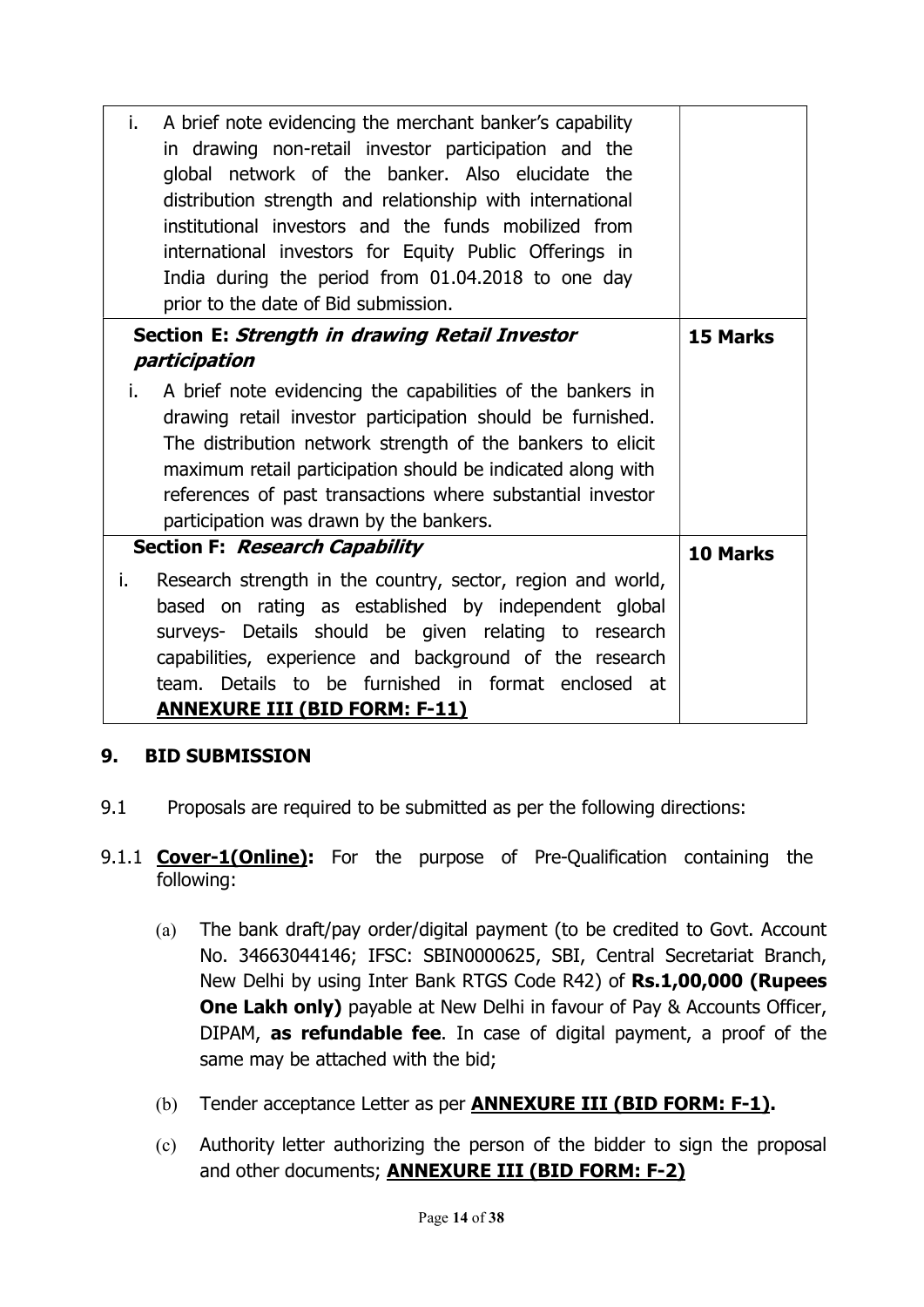- (d) Empanelment category applied for; format enclosed at **ANNEXURE III** (BID FORM: F-3).
- (e) Copy of the valid certificate of Category I Merchant Banker issued by SEBI;
- (f) Copy of valid brokering license issued by SEBI.
- (g) Willingness of the Merchant Banker to act as a selling broker for the captioned transaction. ANNEXURE III (BID FORM: F-4)
- (h) Undertaking with respect to adverse order by Regulator and about No Conflict of Interest duly signed by the authorized signatory of the bidder in the format enclosed at ANNEXURE III (BID FORM: F-5).
- (i) Containing the Technical Bid as per format in paragraph-8 along with relevant annexures, to be opened in the presence of the bidders as per critical date sheet. The bidders are also required to send technical bid in hard copy to DIPAM after the opening of the bids.
- 9.2 Bids shall be uploaded online to CPP portal before bid submission end date/time as per critical data sheet. The Proposals will be opened by the Bid - Opening Committee in the presence of the bidders as per critical data sheet, through video conferencing or otherwise in the Committee Room No.421, DIPAM, 4th Floor, Block 14, CGO Complex, Lodhi Road, New Delhi.
- 9.3 The bids submitted should be unconditional and in accordance with the terms and conditions of the Request for proposal of the Merchant bankers.
- 9.4 The Government reserves the sole right to accept or reject any or all Proposals thus received without assigning any reasons thereof.

List of Annexures to be enclosed with the proposal

| <b>Cover-1 (Pre-Qualification Proposal)</b> |                                                                           |                                                                       |  |
|---------------------------------------------|---------------------------------------------------------------------------|-----------------------------------------------------------------------|--|
| 1.                                          | Proof of Bank Draft/Pay-order/digital payment etc. made to the Government |                                                                       |  |
|                                             | Account.                                                                  |                                                                       |  |
| 2.                                          |                                                                           | Merchant Banker: Copy of the valid certificate of Category I Merchant |  |
|                                             | Banker issued by SEBI                                                     |                                                                       |  |
| 3 <sub>1</sub>                              |                                                                           | Selling Broker: Copy of valid brokering license issued by SEBI        |  |
| $\overline{4}$ .                            | <b>BID FORM: F-1</b>                                                      | Tender acceptance letter                                              |  |
| <u>5.</u>                                   | BID FORM: F-2                                                             | Authority Letter authorizing the person of the                        |  |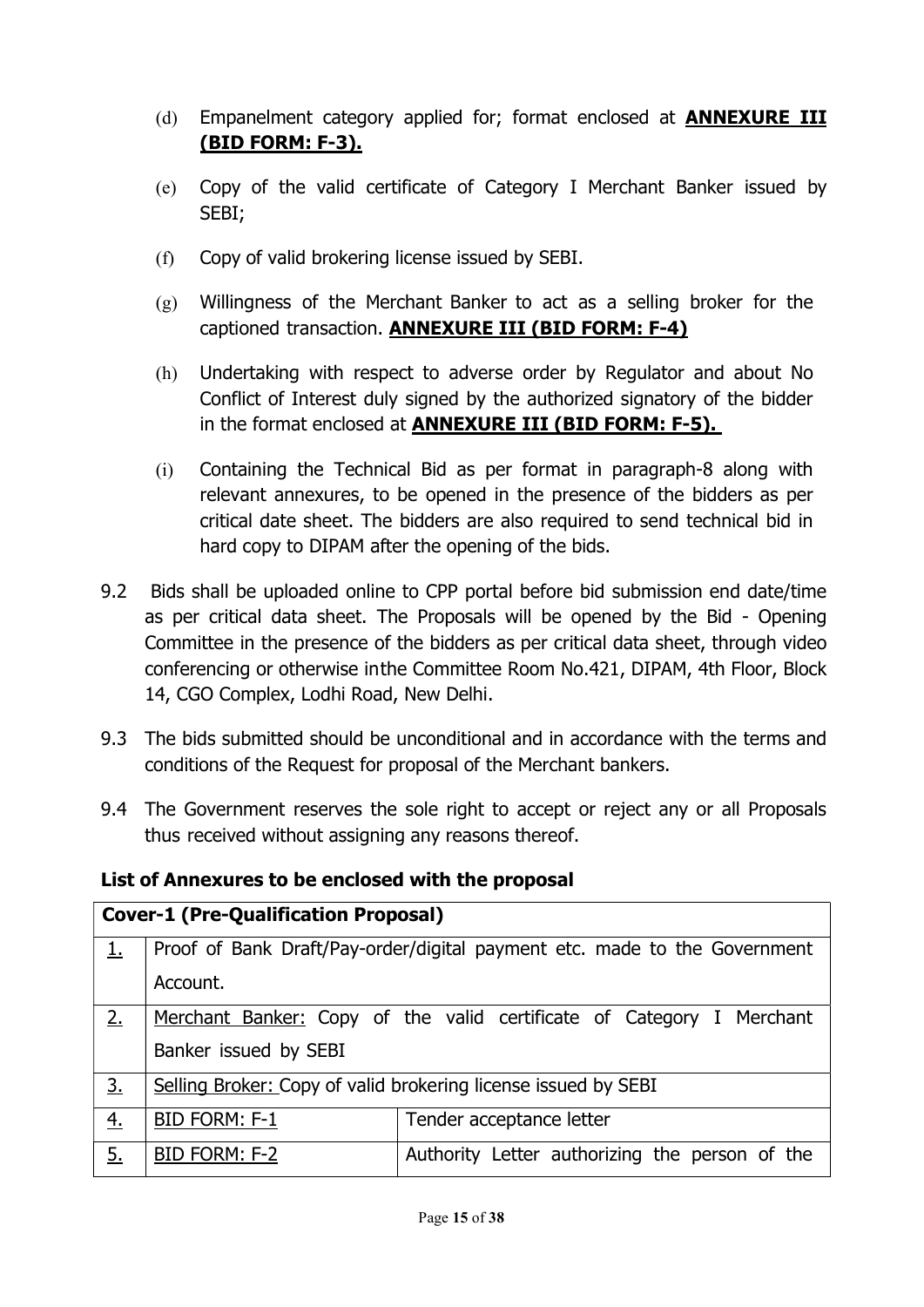|                                     |                       | bidder to sign the proposal.                    |
|-------------------------------------|-----------------------|-------------------------------------------------|
| <u>6.</u>                           | BID FORM: F-3         | <b>Empanelment Category</b>                     |
| <u>7.</u>                           | BID FORM: F-4         | Willingness of the Merchant Banker to act       |
|                                     |                       | selling broker for the<br>captioned<br>a<br>as  |
|                                     |                       | transactions.                                   |
| 8.                                  | <b>BID FORM: F-5</b>  | Undertaking with respect to adverse order by    |
|                                     |                       | Regulator and about No Conflict of Interest     |
| <b>Cover-1 (Technical Proposal)</b> |                       |                                                 |
| 9.                                  | BID FORM: F-8         | Details of Domestic and International<br>Equity |
|                                     |                       | Offerings managed as Book Running Lead          |
|                                     |                       | Managers                                        |
| <u>10.</u>                          | BID FORM: F-9         | Details of Past transactions with DIPAM         |
| 11.                                 | BID FORM: F-10        | Details of available infrastructure             |
| <u>12.</u>                          | <b>BID FORM: F-11</b> | Details of the Research team                    |
| <u>13.</u>                          | BID FORM: F-12        | Details of all Pending litigation               |

# 10. EMPANELMENT OF SUCCESSFUL BIDDER

- 10.1 The Merchant bankers will be empaneled for a period of two years, which can be extended for a period of one year with Mutual consent.
- 10.2 The empaneled merchant bankers will be eligible to participate in further limited bids called by DIPAM. In the limited bids called by DIPAM, the selection criteria among empaneled bankers for specific transactions may be chosen as Least Cost selection (LCS) or Quality cum cost based selection (QCBS), as per the discretion of DIPAM.
- 10.3 Tie Breaker Rules: In case of a tie, following procedure in the same precedence order shall be adopted:
	- 1. Merchant Banker doing least number of transactions at that point of time will be engaged.
	- 2. Merchant banker having highest technical score at empanelment stage will be engaged.
	- 3. Engagement of Merchant Banker will be on a Random Selection basis.
- 10.4 Engagement of selected Merchant Bankers for the transaction would be valid for one (1) year from the date of acceptance of terms & condition of the offer by bidder or till the completion of transaction whichever is earlier, which could be further extended by mutual consent.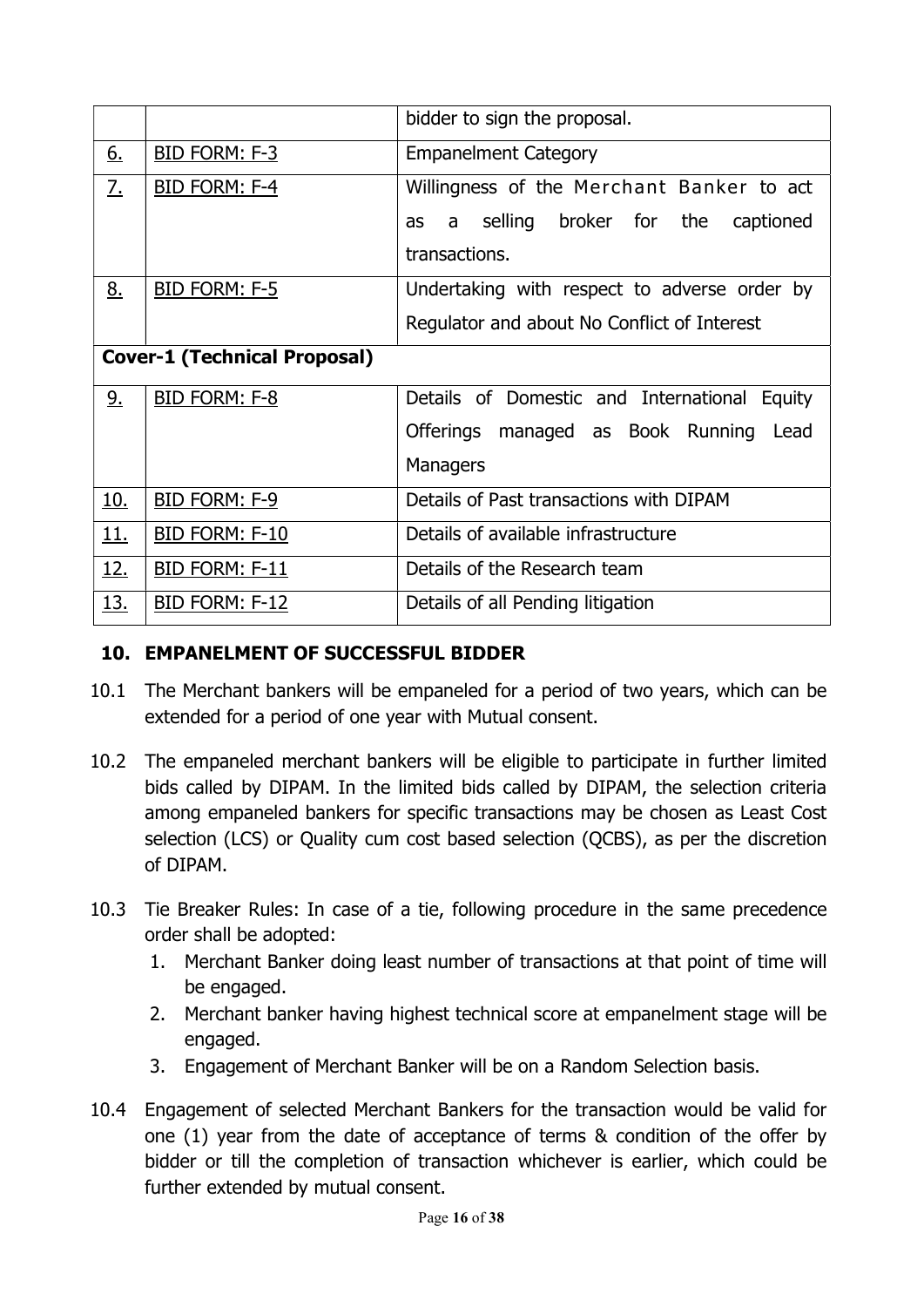- 10.5 DIPAM may select one or more Merchant bankers depending on the requirement of the transaction. In case of selection of more than one merchant banker, the fee paid by DIPAM would be shared among all the appointed Merchant Bankers for the transaction.
- 10.6 The expenses to be incurred by the appointed Merchant Bankers on items as mentioned in para 4 above would be equally shared by all the selected Merchant Bankers for the transaction.
- 10.7 The selected Bidders will work as a team and be called Merchant Bankers.
- 10.8 For any future OFS/dribbling transaction, DIPAM reserves the right to either call limited financial bids from empaneled merchant bankers or to call bids outside of the empaneled list of merchant bankers.

## 11. PAYMENT TERMS

- 11.1 Empaneled bidders have to quote their fees at the time of calling of limited bids for a transaction. The fee quoted by the Bidders should be exclusive of the applicable Goods and Services Tax (GST).
- 11.2 The Fee quoted by selected Merchant Banker (as per the invoice/bill submitted by Merchant Bankers) for a specified transaction would be paid by Government of India along with applicable GST after deductingTax 'Tax Deducted at Source' (TDS) as applicable.
- 11.3 All bills are to be raised in INR and will be payable in INR only after successful and satisfactory closure of the transaction.
- 11.4 The fee quoted should be minimum Re.1.00 (Rupee one) or in multiples of Re.1.00 (Rupee one), failing which the financial bid would be rejected. Various taxes, as applicable, should be indicated separately while raising the bills for payment of fee. All bills are to be raised in INR and will be payable in INR only after successful and satisfactory closure of the transaction.
- 11.5 The fee quoted should be unconditional and inclusive of the expenditure to be incurred on the work mentioned in paragraph 4 above excluding 4.1 (xii).

### 11.6 Drop Dead Fee

- 11.6.1 The Bidders may quote a drop dead fee (Drop dead fees should never exceed the fees quoted for transaction) at the time of calling of financial bids for a transaction, if any, payable by Government in case of calling off of the transaction by the Government after initiation of the process by the appointed merchant banker.
- 11.6.2 The lowest drop dead fee quoted by any of the finally selected Bidders would be treated as drop dead fee payable by Government and be shared equally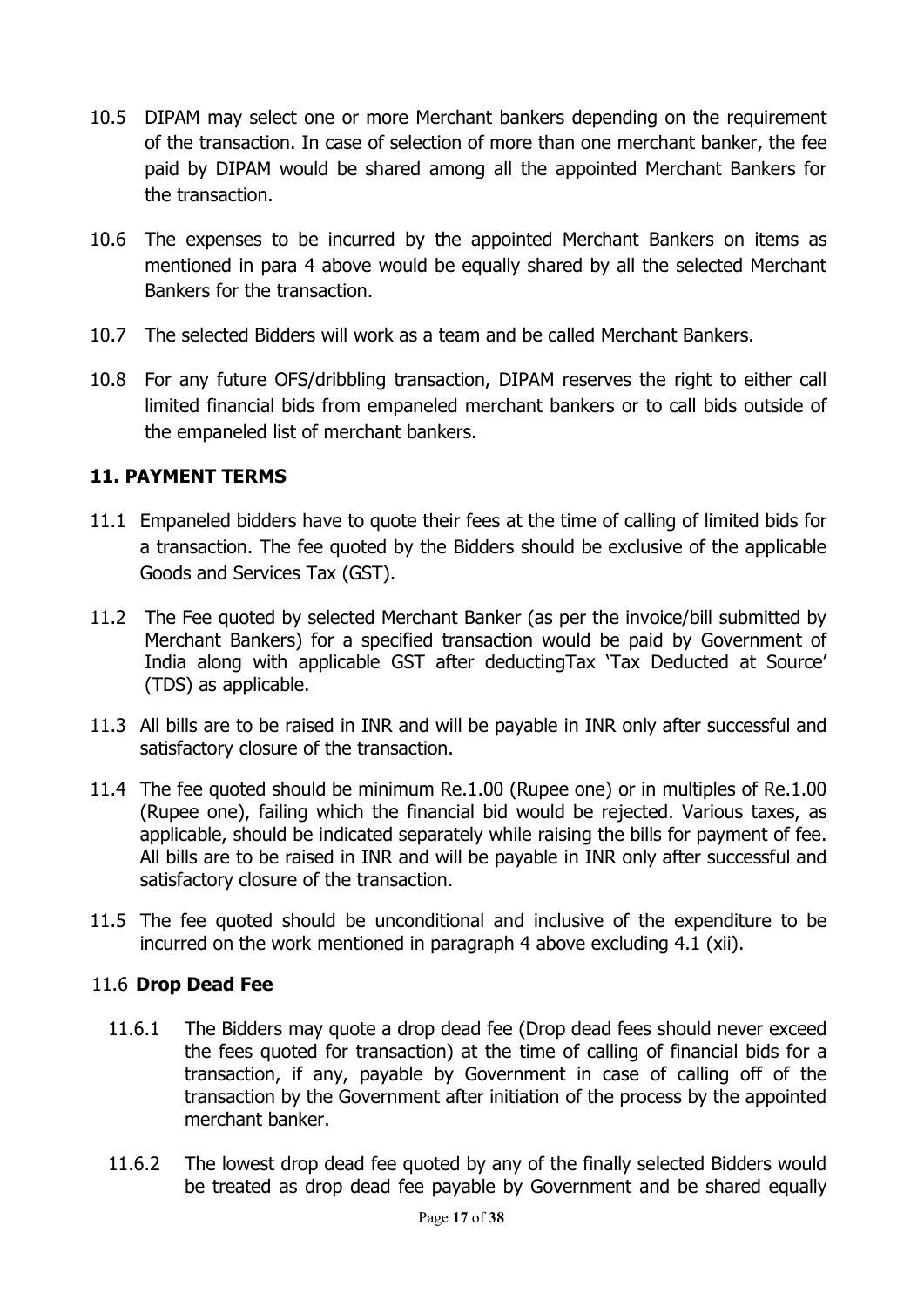by all the selected Merchant Bankers.

11.6.3 Drop dead fee will not be a criterion in determining the L-1 Bidder.

NOTE: The clauses stated above in para 11 (Payment terms) are indicative only. Final terms and conditions of the payment would be given at the time of calling for the limited bids for particular transaction by DIPAM.

## 12. TERMINATION OF THE ASSIGNMENT

- 12.1 In case it is found that during the course of the empanelment or at any time before award of the assignment or after its execution and during the period of subsistence or after the period thereof, that one or more of the terms and conditions laid down in this Request for Proposal has not been met by the Bidder, or the Bidder has made material misrepresentation or has given any materially incorrect or false information, the Bidder shall be disqualified forthwith if not yet Empaneled as the Merchant Banker.
- 12.2 DIPAM, in its sole discretion, at any point of time reserves the right to terminate the Empaneled merchant banker and substitute the selected merchant bankers with another without the DIPAM being liable in any manner whatsoever to the Empaneled/selected merchant banker. This action will be without prejudice to any other right or remedy that may be available to the DIPAM under the Bidding Documents, or otherwise. However, before terminating the assignment, a show cause notice stating why its empanelment should not be terminated would be issued giving it an opportunity to explain its position.
- 12.3 During the course of the empanelment of the Merchant bankers, at any point of time if DIPAM (in its discretion) is of the opinion that the Empaneled merchant bankers are not actively participating in the limited financial bids called for by DIPAM, then DIPAM shall have the right to remove the merchant banker from its Empaneled list, as DIPAM may deem fit, without the DIPAM being liable in any manner whatsoever.
- 12.4 Further during the course of a particular transactions, at any point of time if DIPAM (in its discretion) is of the opinion that the selected merchant bankers are not performing up to the expectations of DIPAM, then DIPAM shall have the right to substitute the selected merchant bankers with another Merchant Banker, as DIPAM may deem fit, without the DIPAM being liable in any manner whatsoever.
- 12.5 In case of a default by the Empaneled merchant banker, DIPAM reserves the right to take appropriate penal action which may lead to the termination of empanelment/agreement and debarment up to 3 years from the date of such termination.
- 12.6 DIPAM reserves the right to terminate the entire Empanelment list if it desires without assigning any reasons.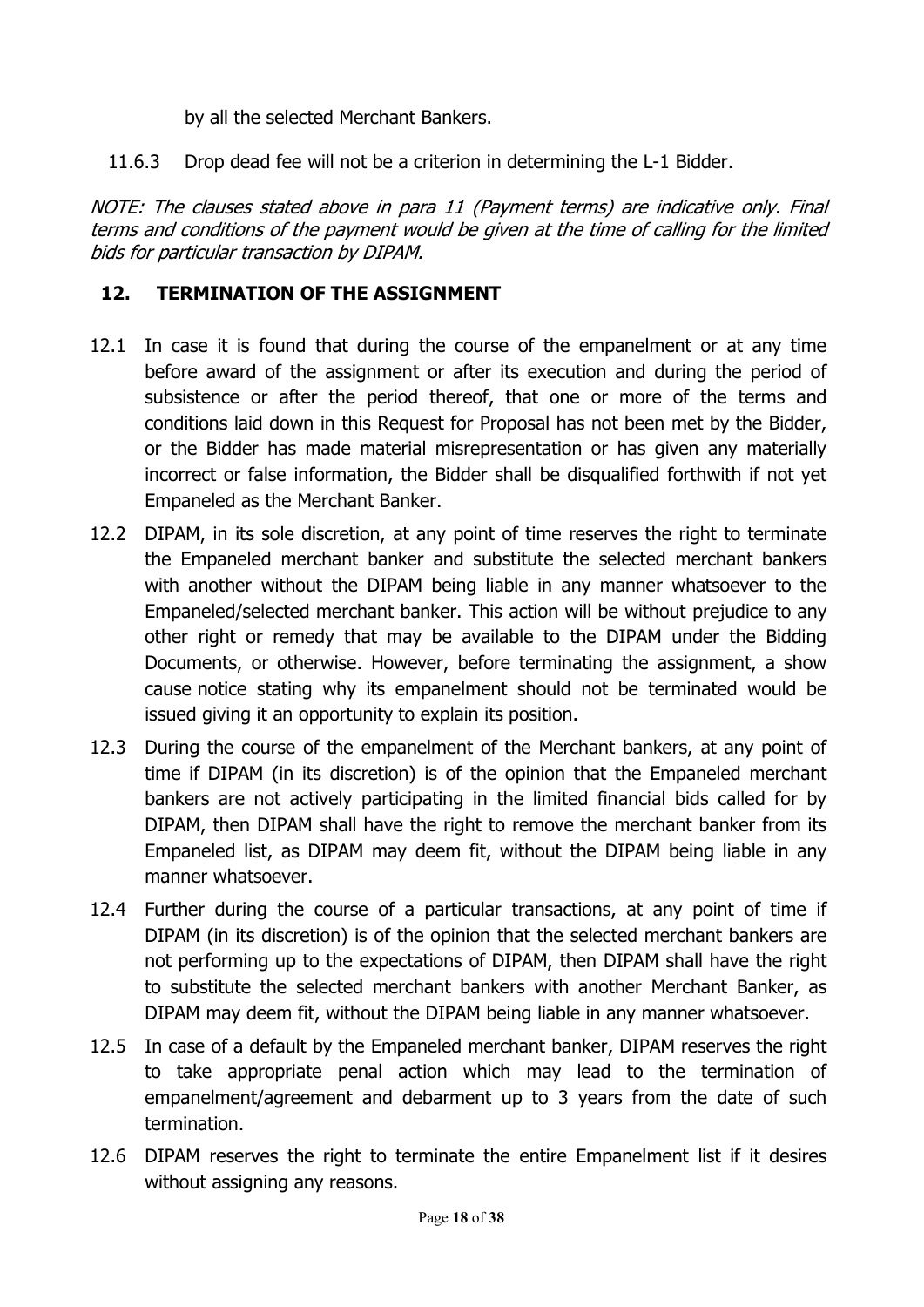### 13. LAWS GOVERNING THE CONTRACT

This document and services hereunder shall be governed by and construed and enforced in accordance with the Laws of India and only the courts in New Delhi shall have exclusive jurisdiction for any dispute arising out of as in relation to this tender.

### 14. NON DISCLOSURE

By virtue of empanelment and subsequent awarding the contract to the selected merchant banker and in the course of its performance, the merchant banker may have access to the Confidential Information of the DIPAM and Central Public Sector Enterprises (CPSE). The merchant banker is aware that Confidential Information is valuable information and any disclosure of which would cause irreparable loss and damage to the Government for which monetary compensation may not be adequate and accordingly the merchant banker agrees and undertakes to hold the Confidential Information as confidential and shall not disclose the same including to any third party and the merchant banker also agrees that its employees and agents shall also maintain Confidentiality of the Confidential Information. The merchant banker agrees that it shall neither use, nor reproduce for use in any way, any Confidential Information. The merchant banker agrees to protect the Confidential Information with at least the same standard of care and procedures used by the CPSEs to protect its own Confidential Information. Without limitation of the foregoing, the merchant banker shall advise the CPSE immediately in the event that the merchant banker learns or has reason to believe that any person who has had access to Confidential Information has violated or intends to violate the terms of this Agreement, the merchant banker shall immediately seek injunctive relief against any such person, at the its cost and expenses. If the merchant banker hires another person to assist it in the performance of its obligations under the Contract, or assigns any portion of its rights or delegates any portion of its responsibilities or obligations under this Agreement to another person, it shall cause its assignee or delegate to be bound by the confidentiality of the Confidential Information in the same manner as the merchant banker is bound to maintain the confidentiality.

For the purpose of this clause "Confidential Information" shall mean all non-public information, of the CPSE which is accessible by or is available to the merchant banker directly or indirectly, whether in writing, oral, graphic, visual or any other tangible, intangible or electronic form including, without limitation, any and all information relating to the CPSE's (whether past, present or future), financial data, financial results and projections, costs and prices, details of CPSEs' employees and consultants (past, present or prospective), technologies, technical and business strategies, business and marketing plans, marketing and sales techniques, pricing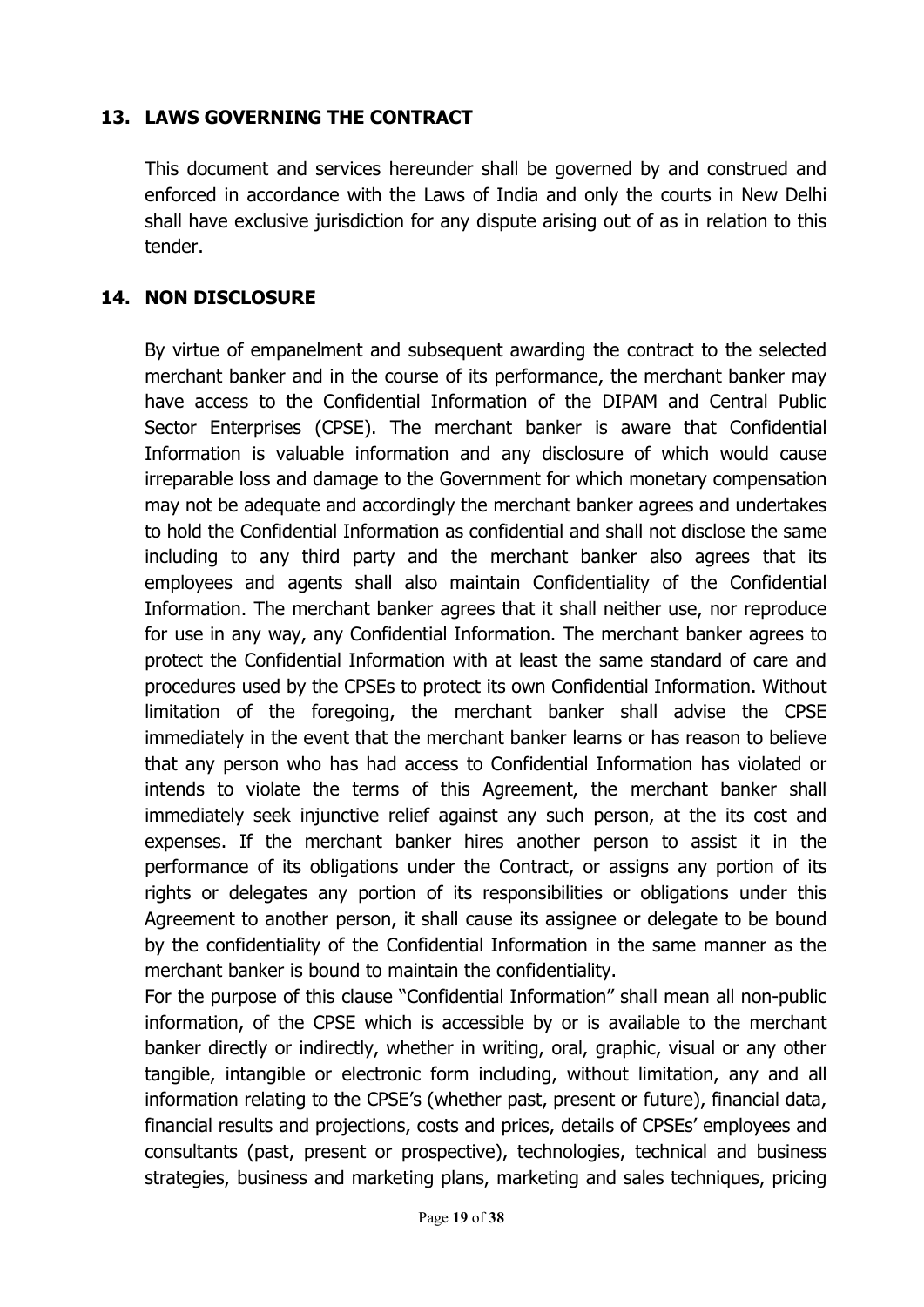and other strategies, computer programs, software tools, source codes, object codes, protocols, product descriptions, development schedules, Software positioning, choices of Software names, trade secrets or know how, customer information and Intellectual Property Rights (defined later) as well as any such information not generally known to third parties or received from others.

The selected merchant banker shall execute a Non-Disclosure agreement at the time of award of contract after the Empaneled merchant bankers are called for limited bids for a transaction, and are selected for a particular transaction.

15. For any further clarification, contact Shri Prankur Gupta, Deputy Secretary, DIPAM, Ministry of Finance, Room No.406, 4th Floor, Block No.11/14, CGO Complex, New Delhi–110003, e-mail: prankur.gupta@gov.in.

\*\*\*\*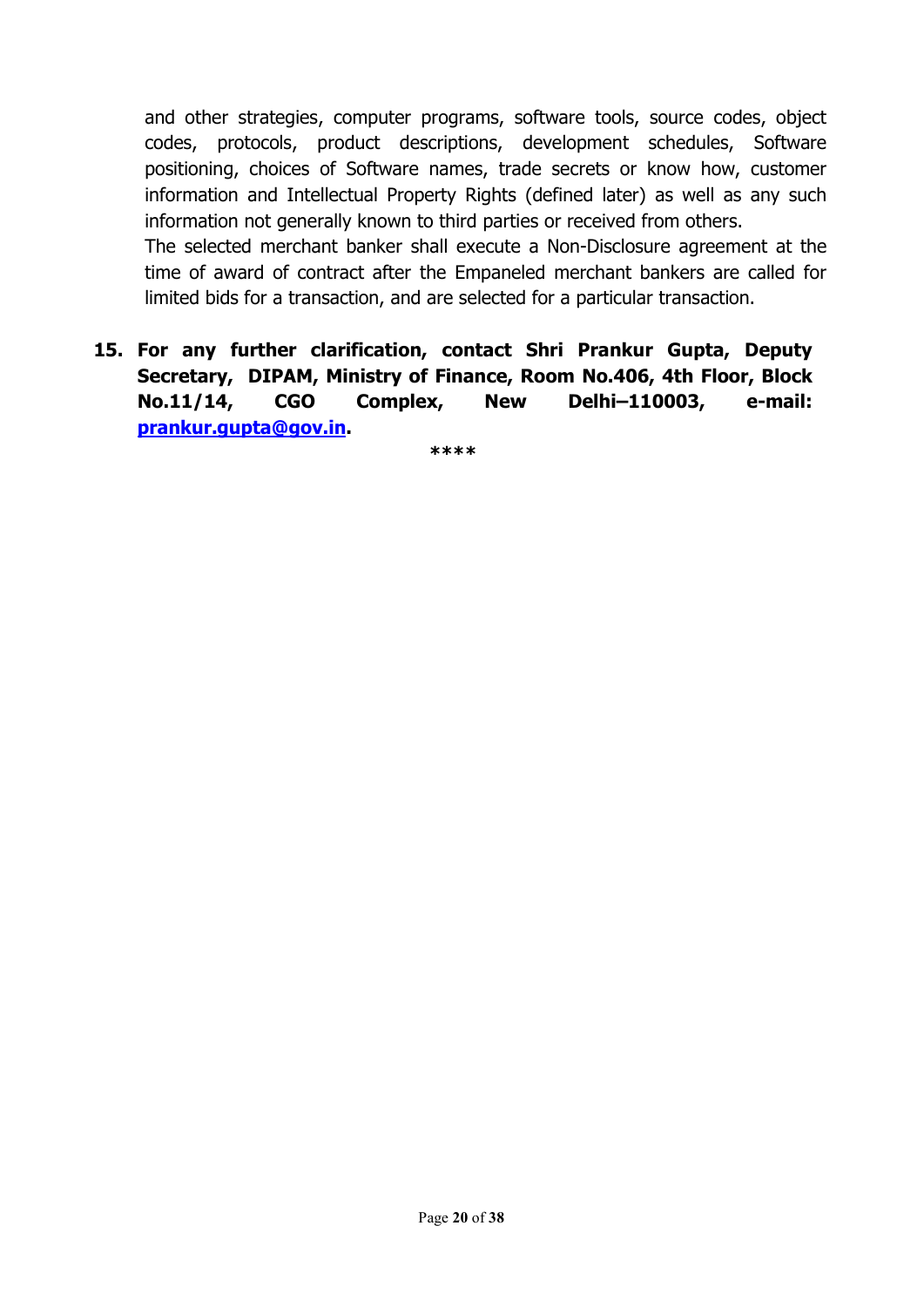Annexure – I

### Instructions for Online Bid Submission:

Tender documents may be downloaded from CPPP site https://eprocure.gov.in/eprocure/app as per the schedule as given in CRITICAL DATE SHEET as under:

#### Bid Submission:

- 1. Bid documents may be scanned with 100 dpi with black and white option which helps in reducing size of the scanned document.
- 2. Not more than one tender/bid shall be submitted by one contactor or contractors having business relationship. Under no circumstances will father and his son(s) or other close relations who have business relationship with one another (i.e. when one or more partner(s)/director(s) are common) be allowed to tender for the same contract as separate competitors. A breach of this condition will render the tenders/bids of both parties liable to rejection. Tenderer/bidder who has downloaded the tender from Central Public Procurement Portal (CPPP) website https://eprocure.gov.in/eprocure/app, shall not tamper/modify the tender form including downloaded price bid template in any manner. In case if the same is found to be tempered/modified in any manner, tender will be completely rejected and EMD would be forfeited and tenderer/bidder is liable to be banned from doing business with DIPAM.
- 3. Intending Bidders are advised to visit this website regularly till closing date of submission to keep themselves updated as any change/ modification in the tender will be intimated through this website only by corrigendum/ addendum/ amendment.
- 4. Bids will be opened as per date/time as mentioned in the Tender Critical Date Sheet. After online opening of Technical-Bid the results of their qualification as well Price-Bid opening will be intimated later.
- 5. The bidders are required to submit soft copies of their bids electronically on the CPP Portal, using valid Digital Signature Certificates. The instructions given below are meant to assist the bidders in registering on the CPP Portal, prepare their bids in accordance with the requirements and submitting their bids online on the CPP Portal.
- 6. More information useful for submitting online bids on the CPP Portal may be obtained at: https://eprocure.gov.in/eprocure/app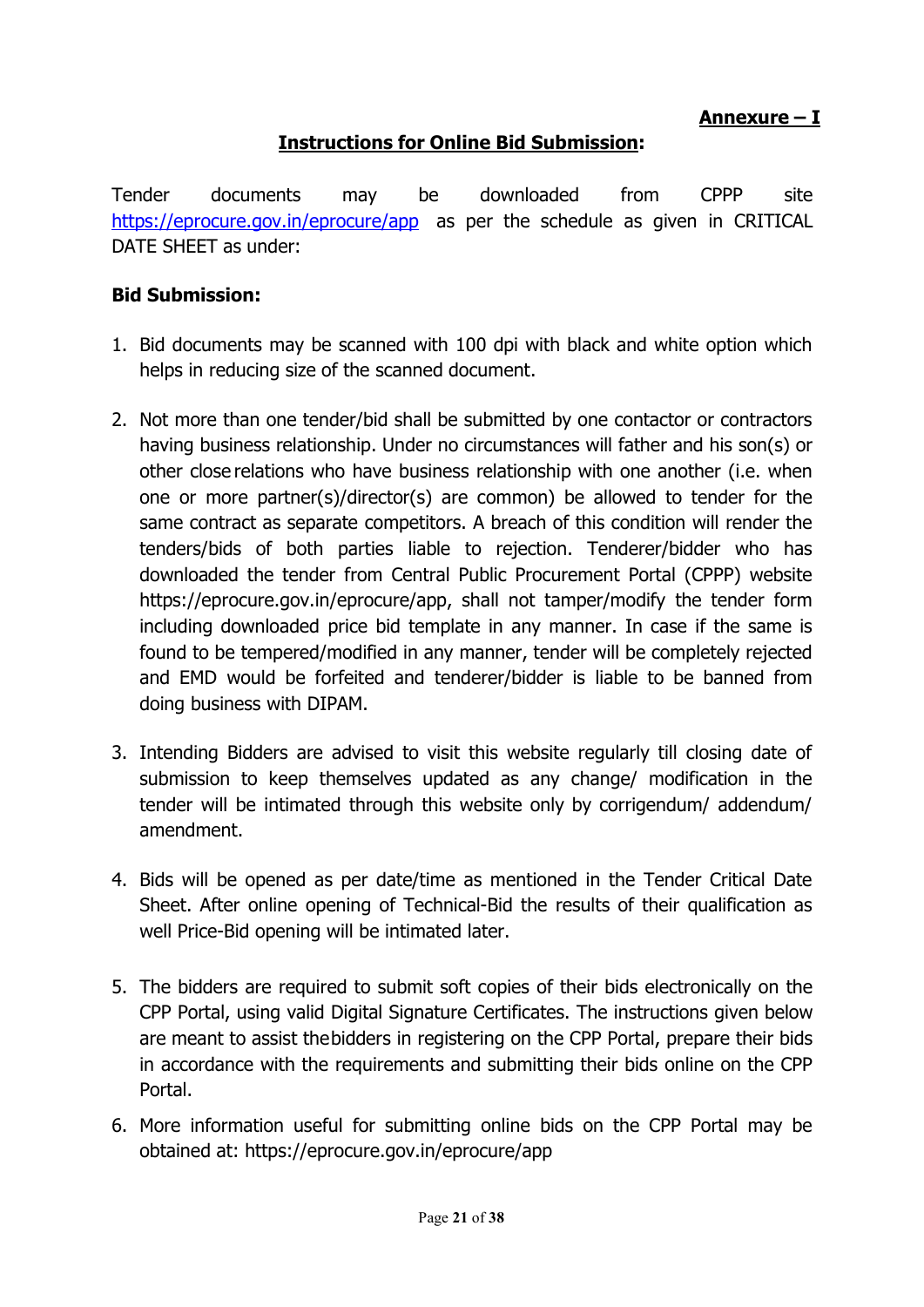### **REGISTRATION**

- 1. Bidders are required to enroll on the e-Procurement module of the Central Public Procurement Portal (URL: https://eprocure.gov.in/eprocure/app) by clicking on the link "Online bidder Enrollment" on the CPP Portal which is free of charge.
- 2. As part of the enrolment process, the bidders will be required to choose a unique username and assign a password for their accounts.
- 3. Bidders are advised to register their valid email address and mobile numbers as part of the registration process. These would be used for any communication from the CPP Portal.
- 4. Upon enrolment, the bidders will be required to register **their valid Digital** Signature Certificate (Class III Certificates with signing key usage) issued by any Certifying Authority recognized by CCA India (e.g. Sify/nCode/ eMudhra etc.), with their profile.
- 5. Only one valid DSC should be registered by a bidder. Please note that the bidders are responsible to ensure that they do not lend their DSC's to others which may lead to misuse.
- 6. Bidder can then log into the site through the secured log-in by entering their user ID / password and the password of the DSC / e-Token.

## SEARCHING FOR TENDER DOCUMENTS

- 1. There are various search options built in the CPP Portal, to facilitate bidders to search active tenders by several parameters. These parameters could include Tender ID, Organization Name, Location, Date, Value, etc. There is also an option of advanced search for tenders, wherein the bidders may combine a number of search parameters such as Organization Name, Form of Contract, Location, Date, Other keywords etc. to search for a tender published on the CPP Portal.
- 2. Once the bidders have selected the tenders they are interested in, they may download the required documents / tender schedules. These tenders can be moved to the respective 'My Tenders' folder. This would enable the CPP Portal to intimate the bidders through SMS / e-mail in case there is any corrigendum issued to the tender document.
- 3. The bidder should make a note of the unique Tender ID assigned to each tender, in case they want to obtain any clarification / help from the Helpdesk.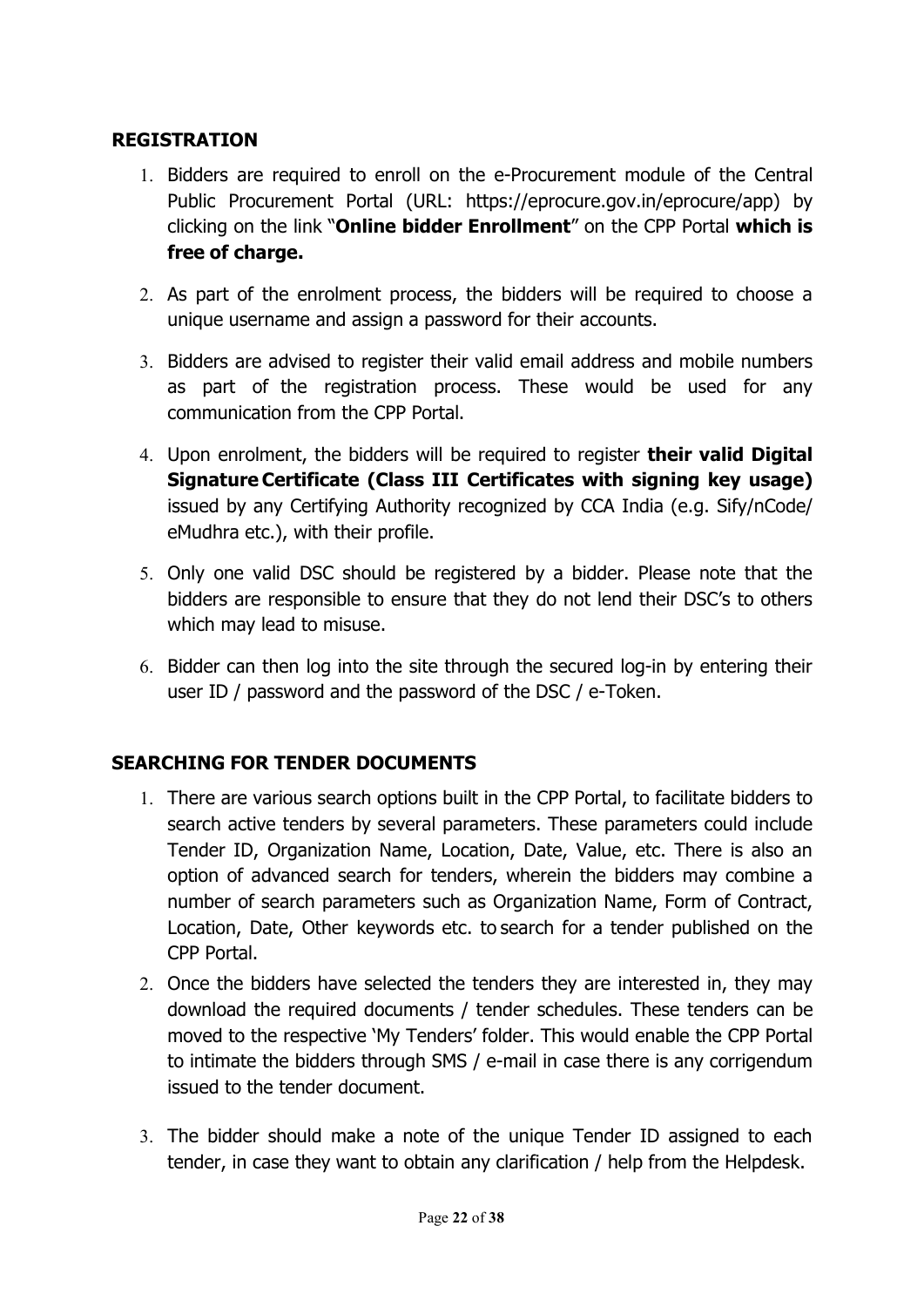#### PREPARATION OF BIDS

- 1. Bidder should take into account any corrigendum published on the tender document before submitting their bids.
- 2. Please go through the tender advertisement and the tender document carefully to understand the documents required to be submitted as part of the bid. Please note the number of covers in which the bid documents have to be submitted, the number of documents - including the names and content of each of the document that need to be submitted. Any deviations from these may lead to rejection of the bid.
- 3. Bidder, in advance, should get the bid documents ready to be submitted as indicated in the tender document / schedule and generally, they can be in PDF / XLS / RAR / DWF/JPG formats. Bid documents may be scanned with 100 dpi with black and white option which helps in reducing size of the scanned document.
- 4. To save the time and effort required in uploading the same set of standard documents which are required to be submitted as a part of every bid, a provision of uploading such standard documents (e.g. PAN card copy, annual reports, auditor certificates etc.) has been provided to the bidders. Bidders can use "My Space" or ''Other Important Documents'' area available to them to upload such documents. These documents may be directly submitted from the "My Space" area while submitting a bid, and need not be uploaded again and again. This will lead to a reduction in the time required for bid submission process.

#### SUBMISSION OF BIDS

- 1. Bidder should log into the site well in advance for bid submission so that they can upload the bid in time i.e. on or before the bid submission time. Bidder will be responsible for any delay due to other issues.
- 2. The bidder has to digitally sign and upload the required bid documents one by one as indicated in the tender document.
- 3. Bidder has to select the payment option as "offline" to pay the tender fee / EMD as applicable and enter details of the instrument.
- 4. Bidder should prepare the EMD as per the instructions specified in the tender document. The original should be posted/couriered/given in person to the official concerned, latest by the last date of bid submission or as specified in the tender documents. The details of the DD/any other accepted instrument, physically sent, should tally with the details available in the scanned copy and the data entered during bid submission time. Otherwise the uploaded bid will be rejected.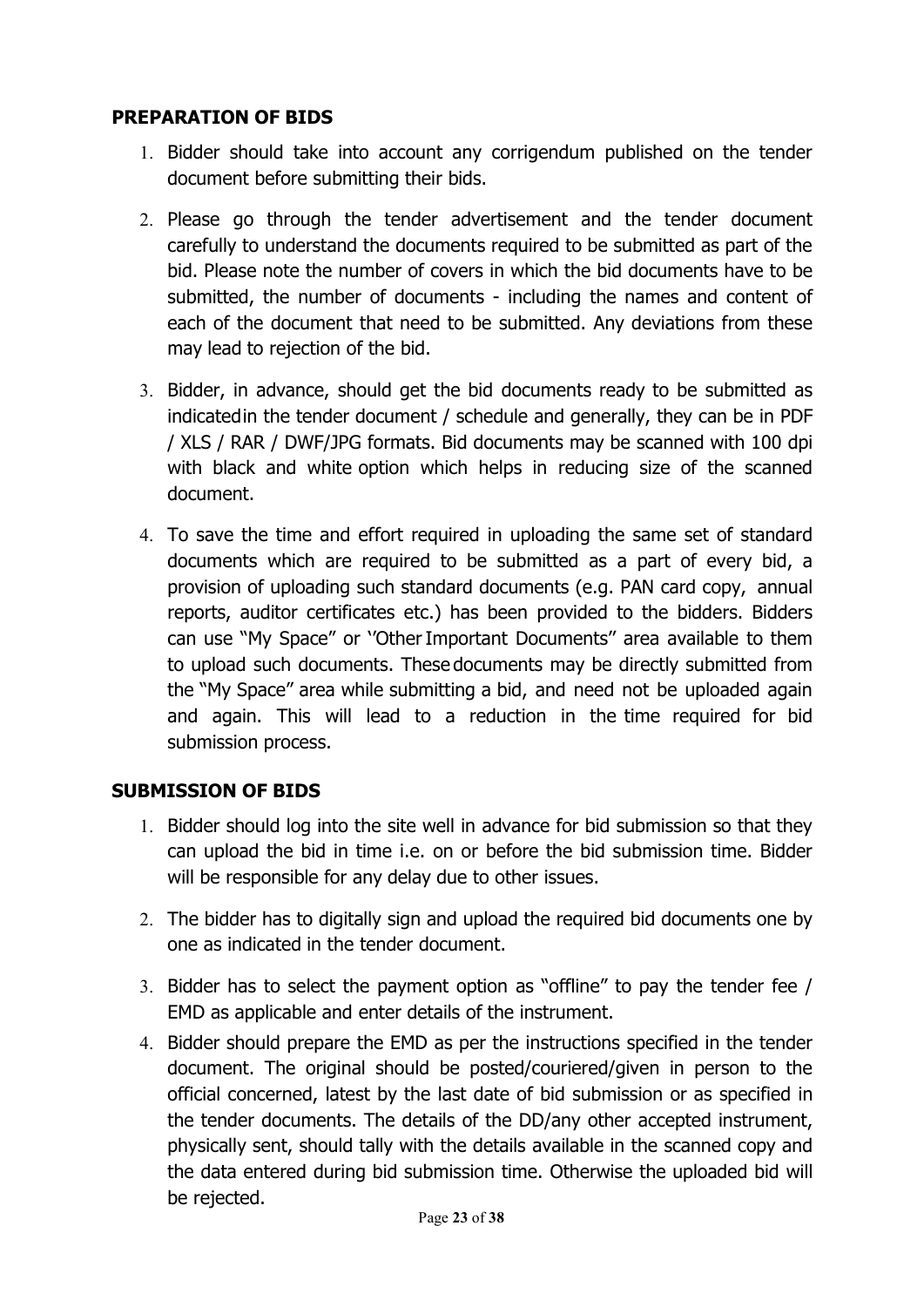- 5. The server time (which is displayed on the bidders' dashboard) will be considered as the standard time for referencing the deadlines for submission of the bids by the bidders, opening of bids etc. The bidders should follow this time during bid submission.
- 6. All the documents being submitted by the bidders would be encrypted using PKI encryption techniques to ensure the secrecy of the data. The data entered cannot be viewed by unauthorized persons until the time of bid opening. The confidentiality of the bids is maintained using the secured Socket Layer 128 bit encryption technology. Data storage encryption of sensitive fields is done. Any bid document that is uploaded to the server is subjected to symmetric encryption using a system generated symmetric key. Further this key is subjected to asymmetric encryption using buyers/bid openers public keys.
- 7. The uploaded tender documents become readable only after the tender opening by the authorized bid openers.
- 8. Upon the successful and timely submission of bids (i.e. after Clicking "Freeze Bid Submission" in the portal), the portal will give a successful bid submission message & a bid summary will be displayed with the bid no. and the date & time of submission of the bid with all other relevant details.
- 9. The bid summary has to be printed and kept as an acknowledgement of the submission of the bid. This acknowledgement may be used as an entry pass for any bid opening meetings.

### ASSISTANCE TO BIDDERS

- 1. Any queries relating to the tender document and the terms and conditions contained therein should be addressed to the Tender Inviting Authority for a tender or the relevant contact person indicated in the tender.
- 2. Any queries relating to the process of online bid submission or queries relating to CPP Portal in general may be directed to the 24x7 CPP Portal Helpdesk.

\*\*\*\*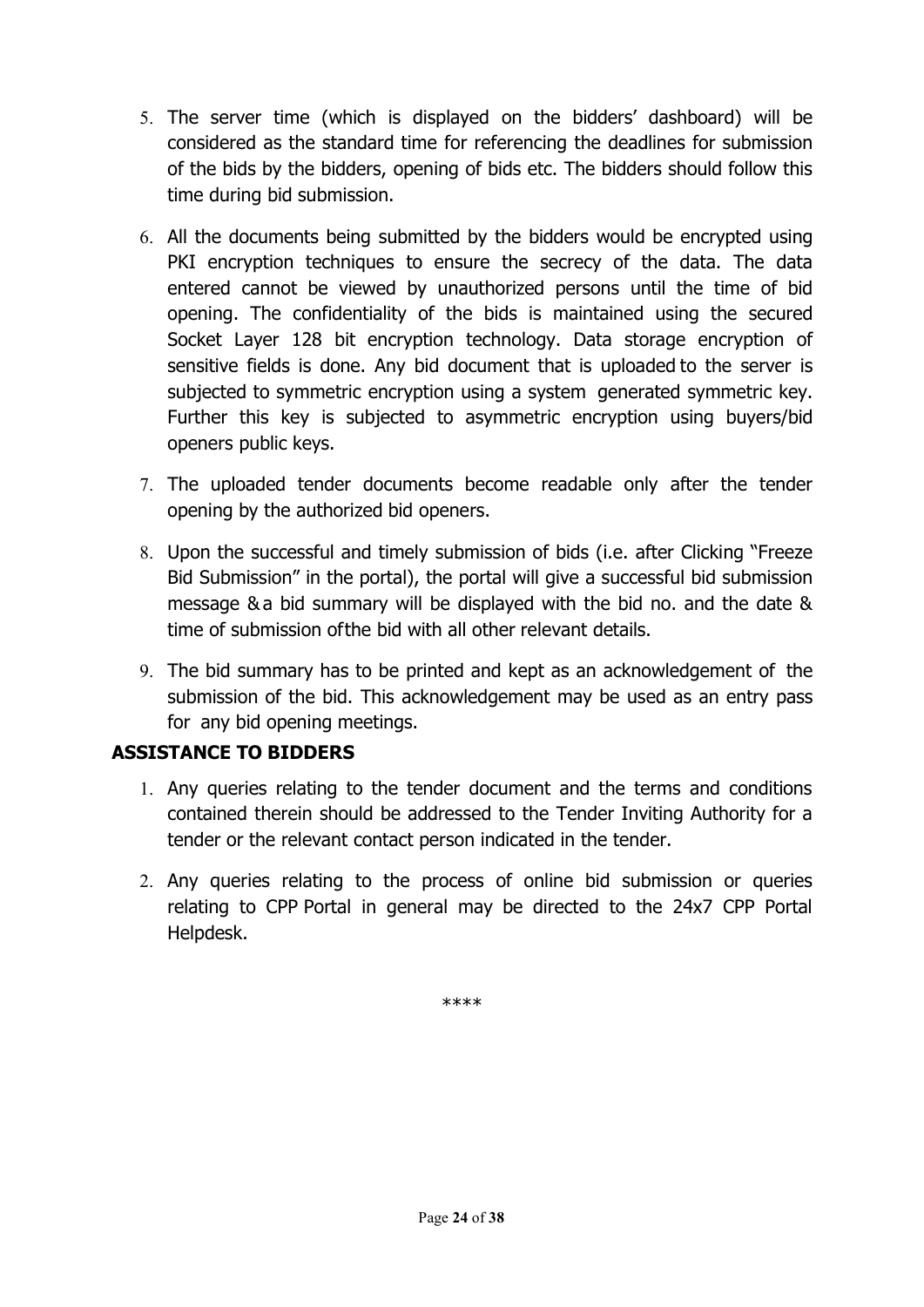#### Subject: Guidelines for qualification/disqualification of Merchant Bankers-cum-Selling Brokers for Empanelment.

- 1. The Merchant Banker should be a SEBI registered category I Merchant Banker. The broking arm of Merchant Banker alongwith whom they are filing the RFP should hold a valid stock licence. The bidding entity should disclose any adverse order passed against them by SEBI during the last one year from date of submission of the bid.
- 2. The adverse order that will act as disqualification would be decided on a caseto-case basis by DIPAM.
- 3. In case the disqualification takes place, after the entity has already been appointed, the party will have a choice to withdraw voluntarily from the transaction, failing which the Government would have the liberty to terminate the appointment/contract.
- 4. If the registration or the licence granted by the regulatory authority has been cancelled or suspended at any time after the appointment that will automatically render the party disqualified to that extend.
- 5. Any entity, which is disqualified from participating in the disinvestment process, would not be allowed to remain associated with it or get associated merely because it has preferred an appeal against the order based on which it has been disqualified.
- 6. Before disqualifying, a Show Cause Notice would be issued to the entity concerned and it would be given an opportunity to explain its position.
- 7. The conflict of interest is defined to include engaging in any activity or business by the entity in association with any third party, during the engagement, which would or may be reasonably expected to, directly or indirectly, adversely affect the interests of Government of India and/ or the Company (being disinvested) in relation to the transaction, and in respect of which the entity has or may obtain any proprietary or confidential information during the engagement, that, if known to any other client of the Advisor, could be used in any manner by such client to the material disadvantage of Government of India and/ or the Company (being disinvested) in the transaction.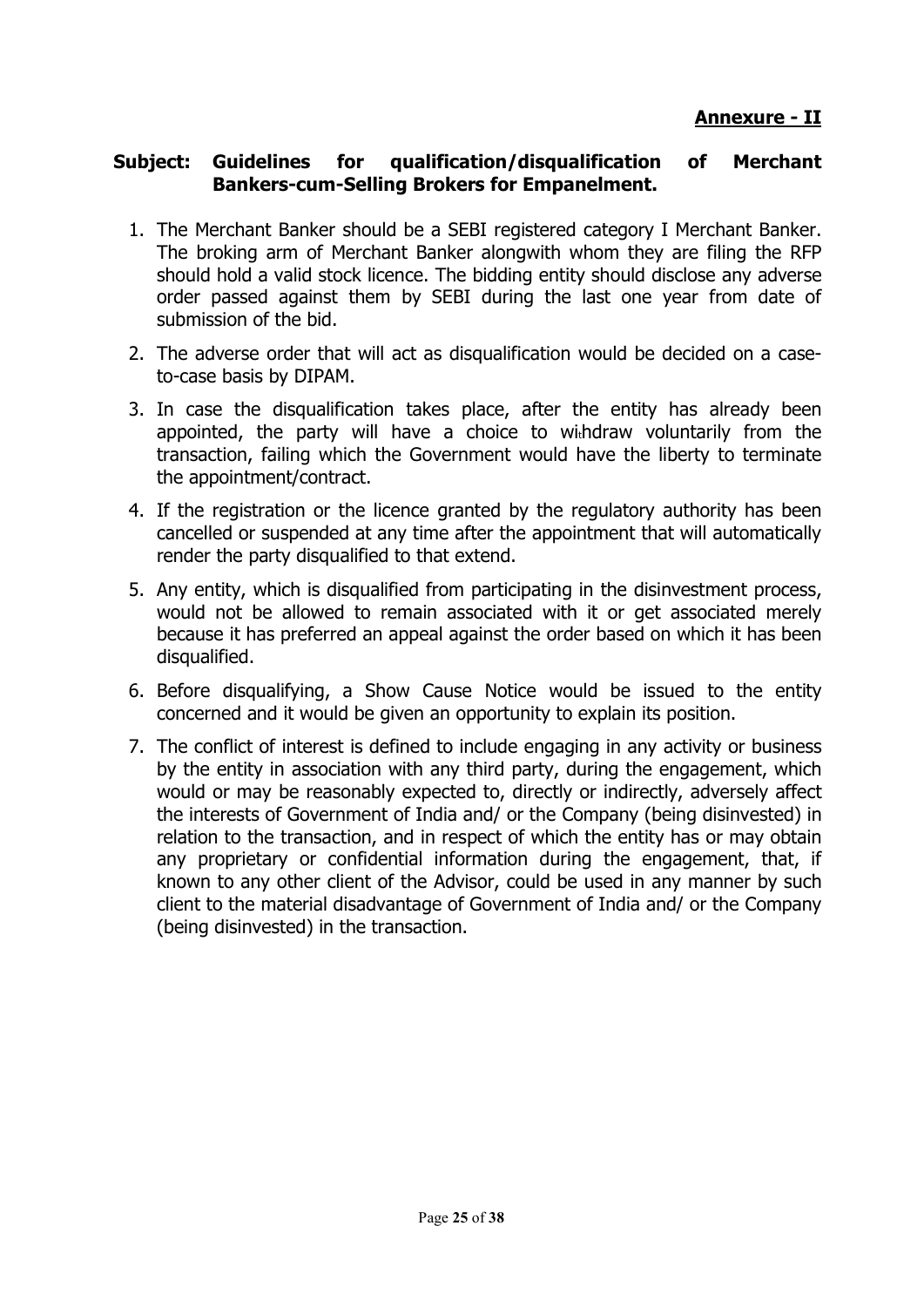# Annexure-III (BID FORM: F-1)

### Tender Acceptance Letter (To be given on Company Letter Head)

discussion of the contract of the contract of the contract of the Date:

To,

Sub: Acceptance of Terms & Conditions of Tender.

Tender Reference No:

Name of Tender / Work: -

Dear Sir,

1. I/ We have downloaded / obtained the tender document(s) for the above mentioned 'Tender/Work' from the web site(s) namely:

as per your advertisement, given in the above-mentioned website(s).

2. I / We hereby certify that I/we have read the entire terms and conditions of the tender documents from Page No.\_to\_\_\_\_\_\_\_\_(including all documents like annexure(s), schedule(s), etc .,), which form part of the contract agreement and  $I /$  we shall abide hereby by the terms/conditions/clauses contained therein.

3. The corrigendum(s) issued from time to time by your department/ organization too has also been taken into consideration while submitting this acceptance letter.

4. I / We hereby unconditionally accept the tender conditions of above mentioned tender document(s) / corrigendum(s) in its totality / entirety.

5. I / We do hereby declare that our Firm has not been blacklisted/ debarred by any Govt. Department/Public sector undertaking.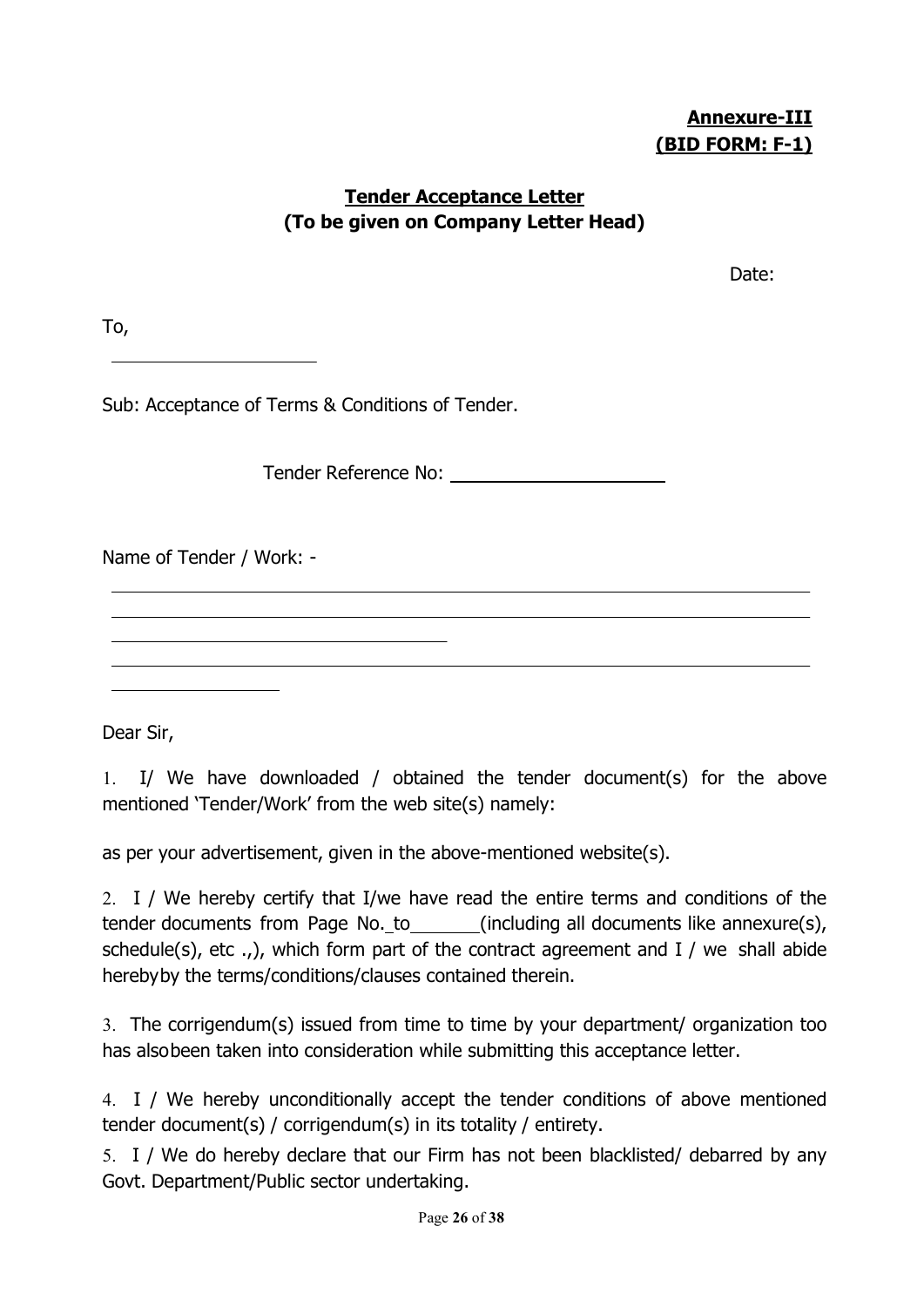6. I / We certify that all information furnished by our Firm is true & correct and if the information is found to be incorrect/untrue or found violated, then your department/ organization shall without giving any notice or reason therefore or summarily reject the bid or terminate the contract, without prejudice to any other rights or remedy including the forfeiture of the full said earnest money deposit.

Yours Faithfully,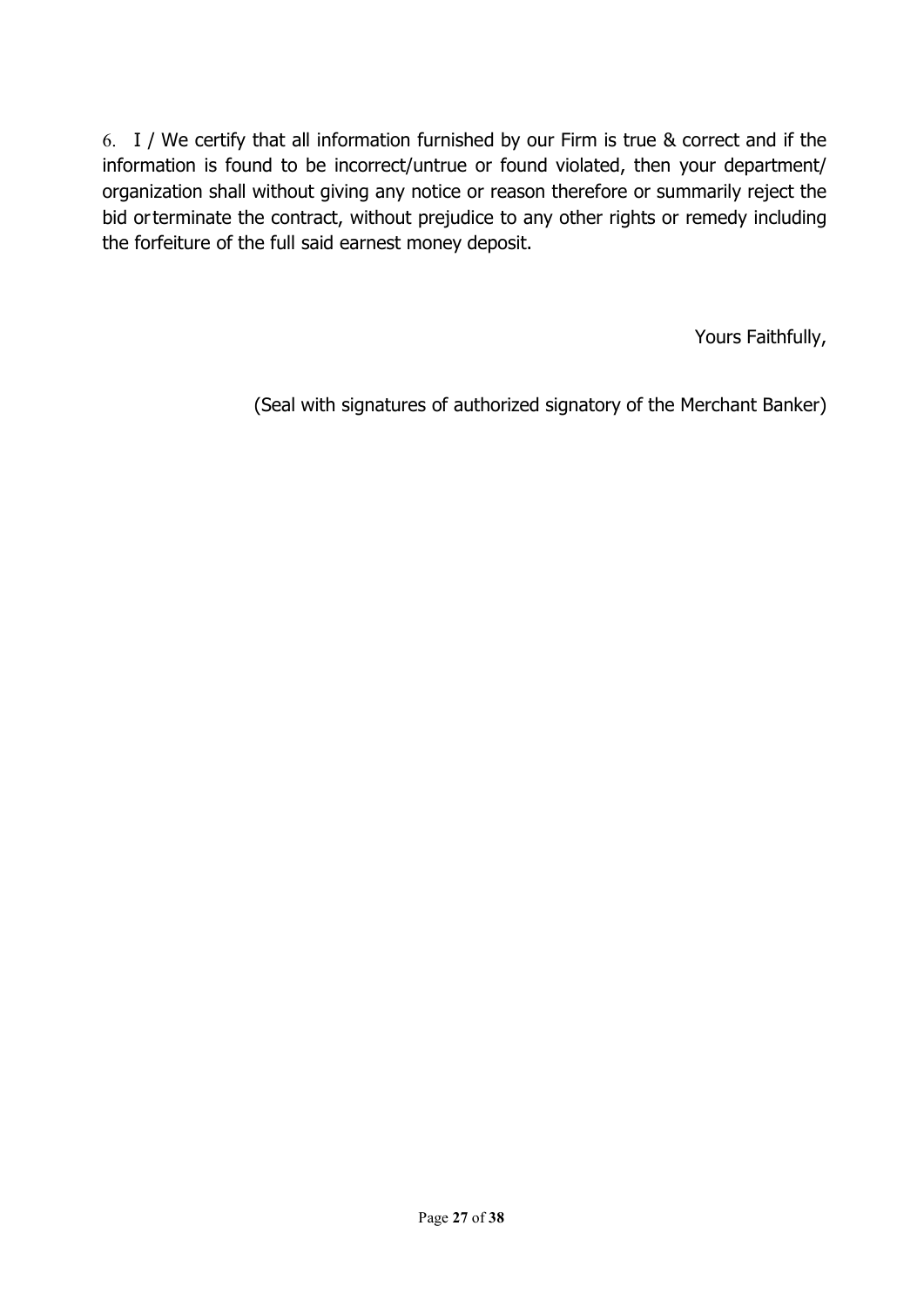## Authority letter (To be given on Company Letter Head)

de la contrata de la contrata de la contrata de la contrata de la contrata de la contrata de la contrata de la

To,

Sub: Authority Letter authorizing the person of the bidder to sign the proposal.

Dear Sir,

With reference to the Request for Proposal for the empanelment of Merchant bankers for disinvestment of GoI shareholding through the Offer for Sale / Sale of Shares through the stock exchanges method in the domestic market dated……., Mr./Mrs. [Name of the authorised signatory to be appointed] is appointed as an authorised signatory on behalf of the company/firm.

Mr./Mrs. [Name of the authorised signatory to be appointed] as an authorised signatory will represent the company/firm for the purpose of bidding with respect to the Request of Empanelment of Merchant bankers released by DIPAM dated….. and will sign, submit and execute all documents on behalf of the company.

Mr./Mrs. [Name of the authorised signatory to be appointed] will be the authorised signatory of the company and all the acts done or documents executed by him/her shall be binding on the company.

Yours Faithfully,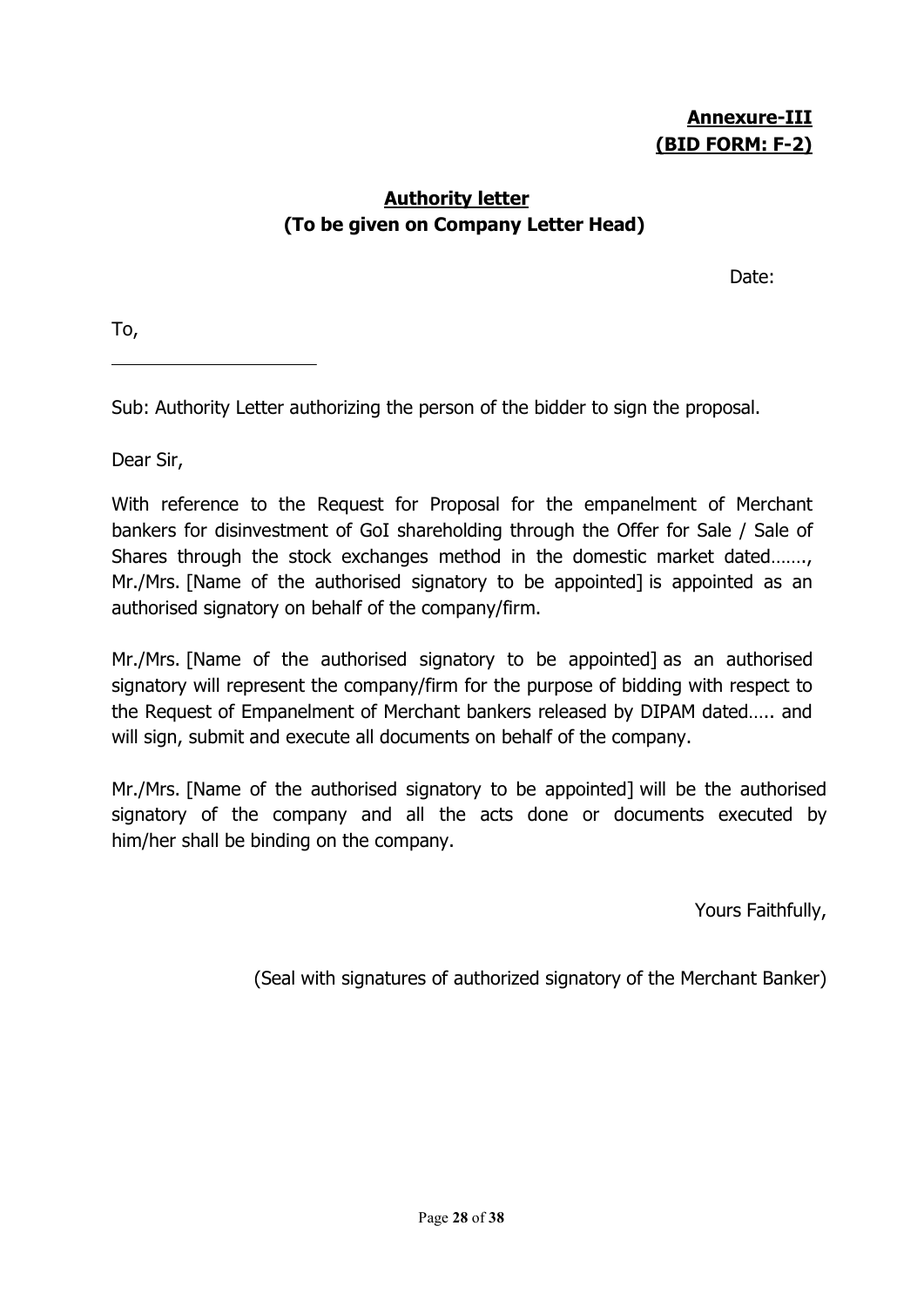# Annexure-III (BID FORM: F-3)

### Empanelment Category

Please state the Empanelment category/categories being applied for

……………………………………………………………………………..

……………………………………………………………………………..

| <b>Transaction</b><br>type | <b>Empanelment</b><br><b>Category</b> | <b>Transaction size</b>                                     |  |  |  |
|----------------------------|---------------------------------------|-------------------------------------------------------------|--|--|--|
| <b>OFS</b>                 | $A++$                                 | For a transaction size of greater than<br>Rs. 2000 cr.      |  |  |  |
|                            | $A+$                                  | For a transaction size of Rs. 750 cr. to<br>Rs 2000 cr.     |  |  |  |
|                            | A                                     | For a transaction size of less than Rs.<br>750 cr.          |  |  |  |
| Dribbling of shares        | B                                     | For all transactions<br>irrespective of<br>transaction size |  |  |  |

Please mention if the bidder meets the eligibility criteria provided in paragraph 6, if yes, provide details.

……………………………………………………………………………….

………………………………………………………………………………

………………………………………………………………………………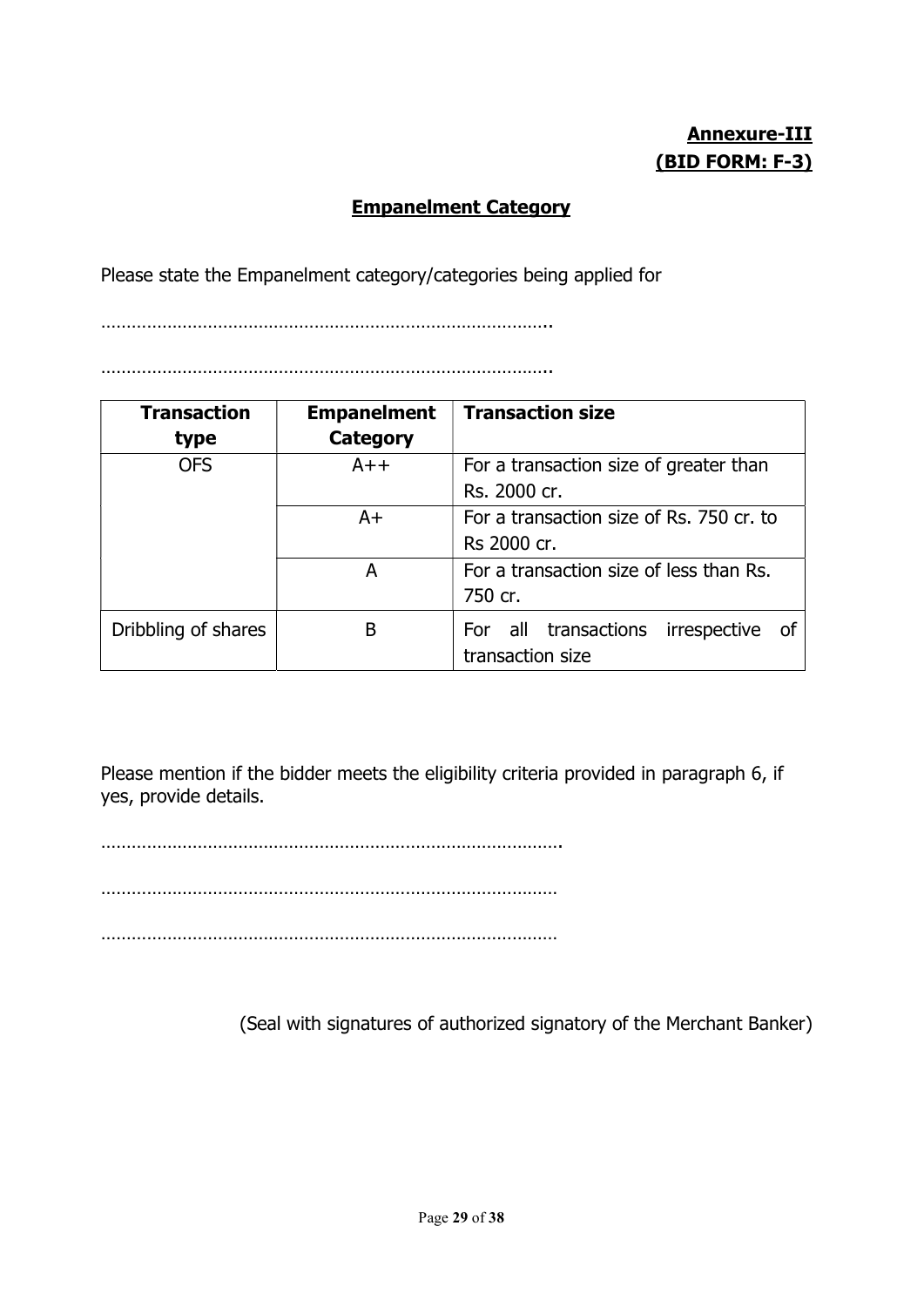Annexure-III (BID FORM: F-4)

## Willingness of the merchant banker to act as a selling broker for the captioned transactions (To be given on Company Letter Head)

Date:

| To, |              |   |  |
|-----|--------------|---|--|
|     |              | . |  |
|     |              | . |  |
|     |              | . |  |
|     | . <b>.</b> . |   |  |

Sub: Willingness of the merchant banker to act as a selling broker for the captioned transactions

Sir,

We confirm our willingness to act as a selling broker for the transactions stated in the Request for Proposal dated ………… released by the DIPAM, i.e. OFS / dribbling of shares for the disinvestment of GoI's equity shareholding.

Yours Faithfully,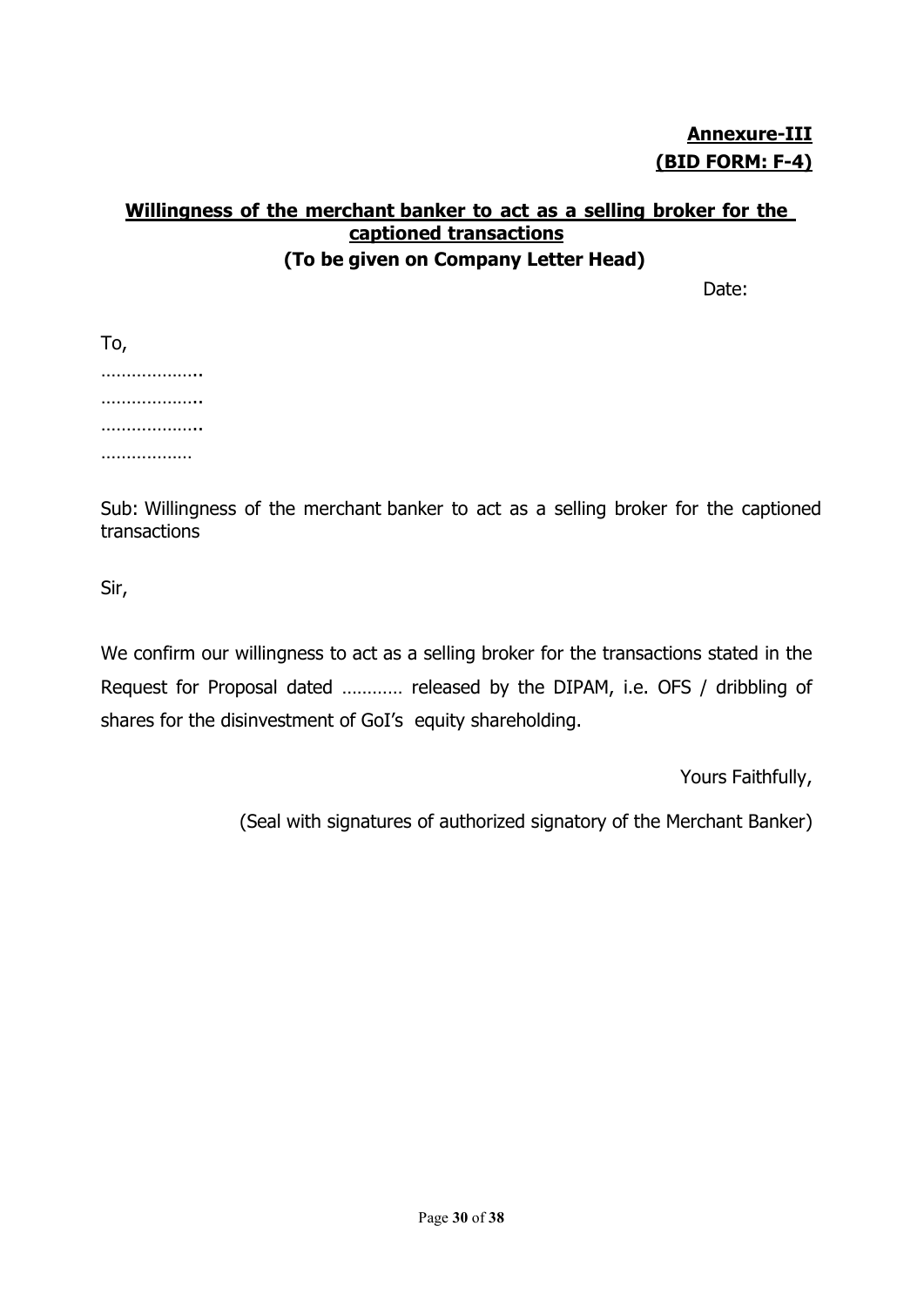### Undertaking with respect to adverse order by Regulator and about No Conflict of Interest (To be given on Company Letter Head)

We undertake that in case we are selected to be Empaneled for the purpose for which RFP for empanelment of merchant bankers-cum-selling brokers dated\_\_\_\_ has been issued, i.e for the work related to Offer for Sale of through Stock Exchange Mechanism or sale on the stock exchanges; on appointment for a specific transaction we will give certificates as are required under the Guidelines for qualification/disqualification of Merchant Banker-cum-Selling Broker (Annexure-II) regarding 'No Conflict of Interest' and 'No adverse orders by Regulator' as per Annexure-III (Bid form: F-6) and Annexure-III (Bid form: F-7)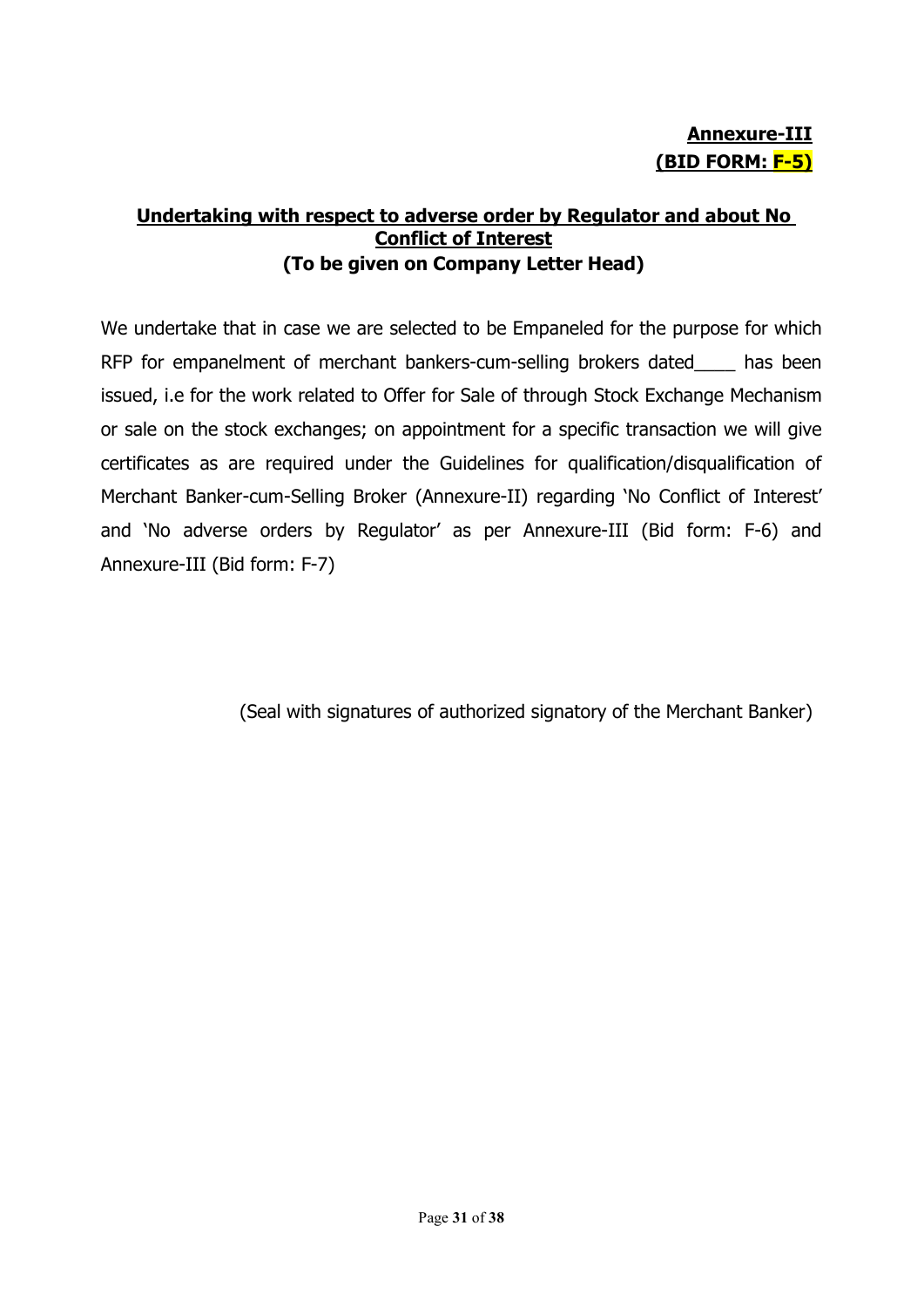# Annexure-III (BID FORM: F-6)

## Certificate with respect to No Conflict of Interest (To be given on Company Letter Head)

"We certify that we are not working for any third party that will have a conflict of interest as per Annexure-II. Further, during the course of the OFS transaction/sale of shares of --------(name of CPSE) if any conflict arises, the same will be informed to DIPAM.

Note: The certificate should be signed by the authorized signatory.

# (TO BE SUBMITTED WITH LIMITED BID)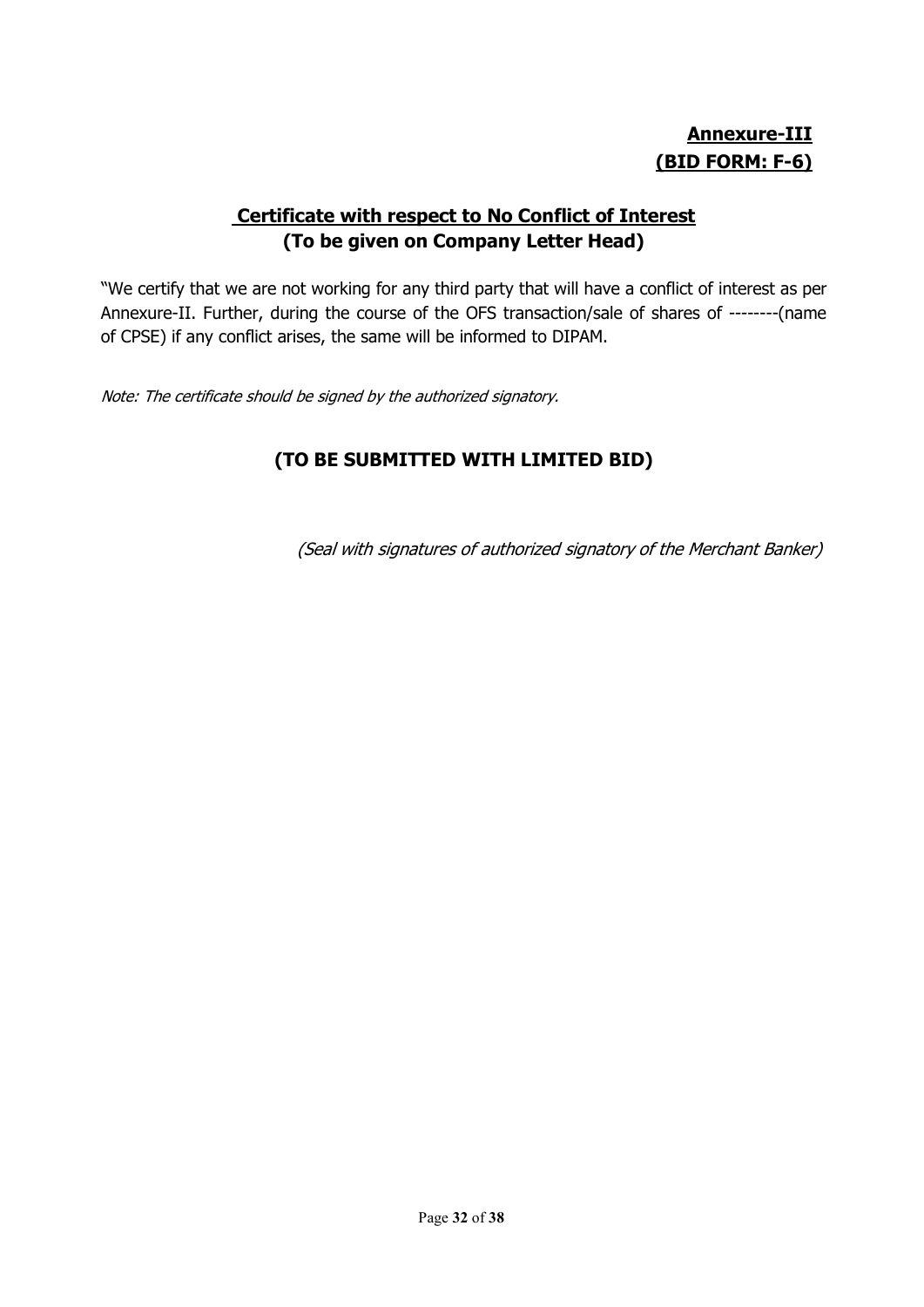# Annexure-III (BID FORM: F-7)

# Certificate with respect to No adverse order by Regulator (To be given on Company Letter Head)

"We certify that there has been no adverse order by a regulatory authority during the last one year against us. It is also certified that there is no investigation pending against us."

"It is further certified that in future if any adverse order issued, we will intimate the same to DIPAM.

Note: The certificate should be signed by the authorized signatory of the Bidder. The content of the certificate must not be changed. Clarification, if any, may be provided separately.

# (TO BE SUBMITTED WITH LIMITED BID)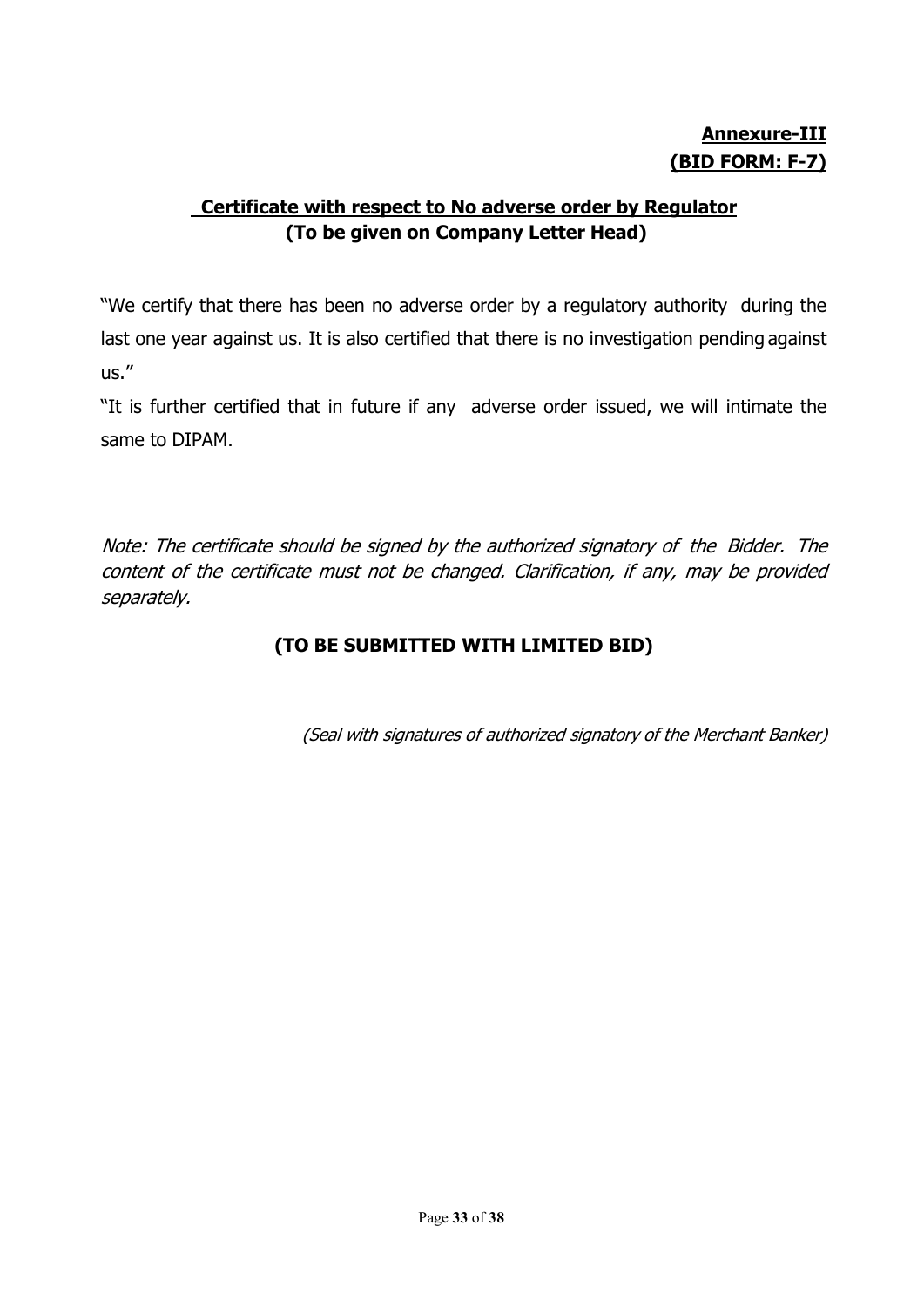# Annexure-III (BID FORM: F-8)

#### Details of Domestic and International Equity Offerings

|  |  |  | (To be given on Company Letter Head) |  |
|--|--|--|--------------------------------------|--|
|  |  |  |                                      |  |

|                                    |                | id be given on company Ectter ricad<br>$01.04.2018$ – one day prior to the date of bid<br>submission |                                      |  |
|------------------------------------|----------------|------------------------------------------------------------------------------------------------------|--------------------------------------|--|
| Parameters                         | Mandate        | Value<br>(In Rs. Cr.)                                                                                | Services/<br>consultancy provided to |  |
| <b>Domestic Equity Public</b>      | 1              |                                                                                                      |                                      |  |
| <b>Offerings</b>                   | 2              |                                                                                                      |                                      |  |
|                                    | 3              |                                                                                                      |                                      |  |
| <b>Total</b>                       |                |                                                                                                      |                                      |  |
| <b>International Equity Public</b> | 1              |                                                                                                      |                                      |  |
| <b>Offerings</b>                   | $\overline{2}$ |                                                                                                      |                                      |  |
|                                    | 3              |                                                                                                      |                                      |  |
| <b>Total</b>                       |                |                                                                                                      |                                      |  |
| Public Offerings Pulled Out/       | $\mathbf{1}$   |                                                                                                      |                                      |  |
| Withdrawn Pre Or Post              | $\overline{2}$ |                                                                                                      |                                      |  |
| Roadshow                           | 3              |                                                                                                      |                                      |  |
| <b>Total</b>                       |                |                                                                                                      |                                      |  |

- Note: (i) Please indicate whether you were engaged by the Government of India for any Equity Public Offering, other than those mentioned above, and if so, furnish details.
	- (ii) Give details of any pulled out issues.

Yours Faithfully,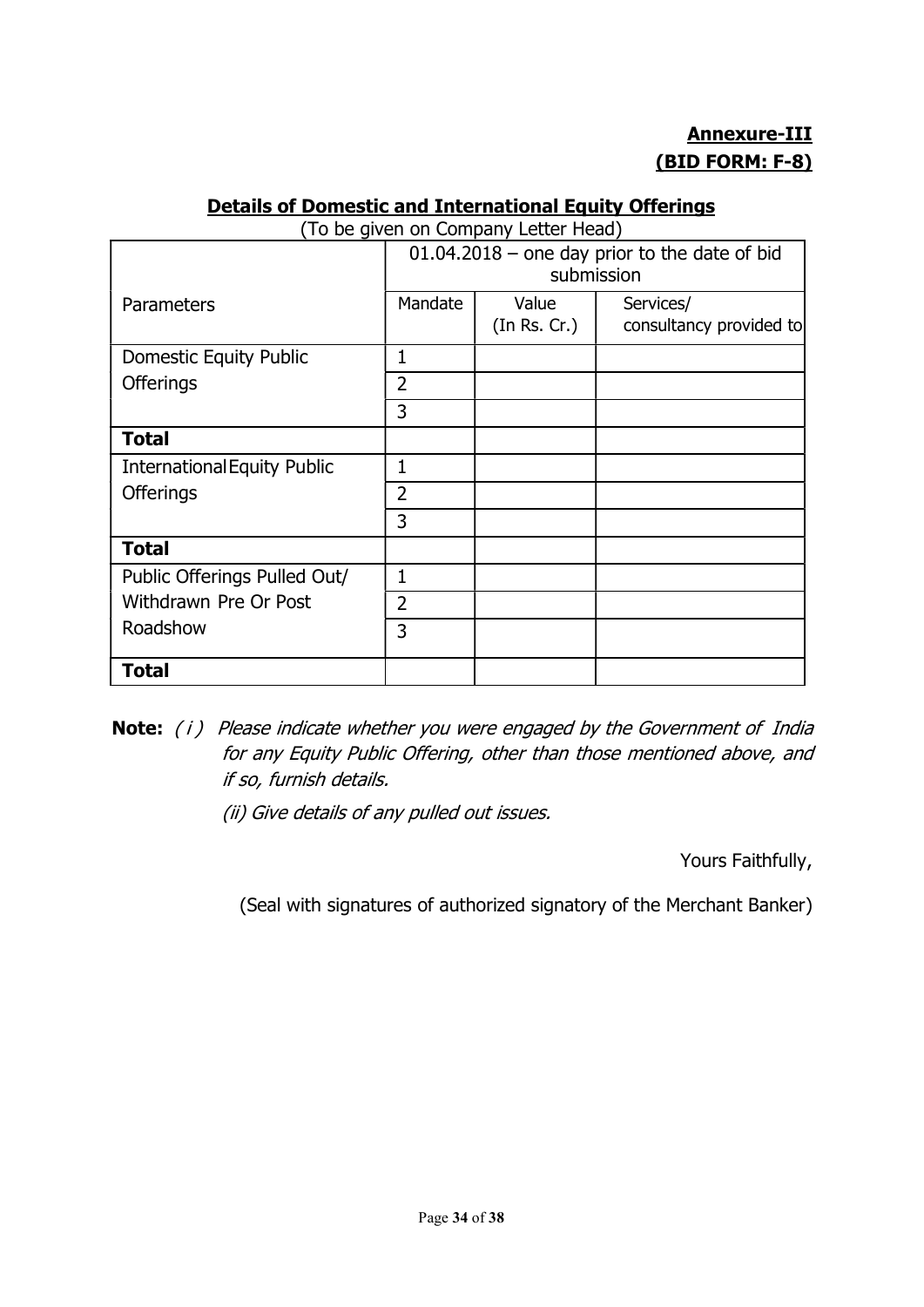# Annexure-III (BID FORM: F-9)

# Past transactions with DIPAM

(To be given on Company Letter Head)

| S.no. | Transaction previously taken<br>up with DIPAM<br>(IPO/FPO/OFS etc.) | <b>Time Period</b> | Government of India<br>Receipts |
|-------|---------------------------------------------------------------------|--------------------|---------------------------------|
|       |                                                                     |                    |                                 |
| 2     |                                                                     |                    |                                 |
| 3     |                                                                     |                    |                                 |

Yours Faithfully,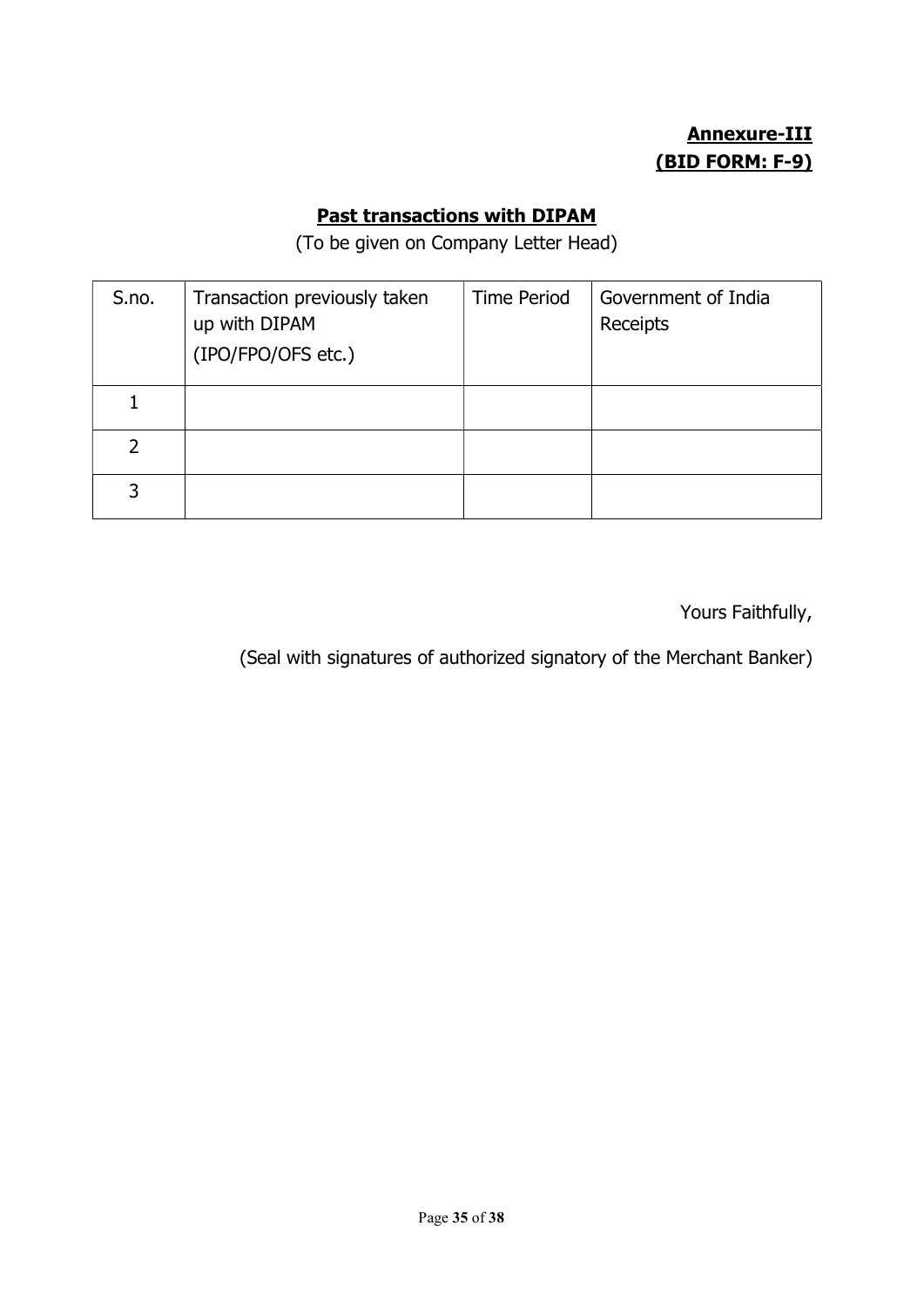# Annexure-III (BID FORM: F-10)

#### Details of available infrastructure

(To be given on Company Letter Head)

| S.no. | Office /branch | Office operating since | Number of staff |
|-------|----------------|------------------------|-----------------|
|       | address        |                        | employed        |
| ī.    |                |                        |                 |
| 2.    |                |                        |                 |
| 3.    |                |                        |                 |

Yours Faithfully,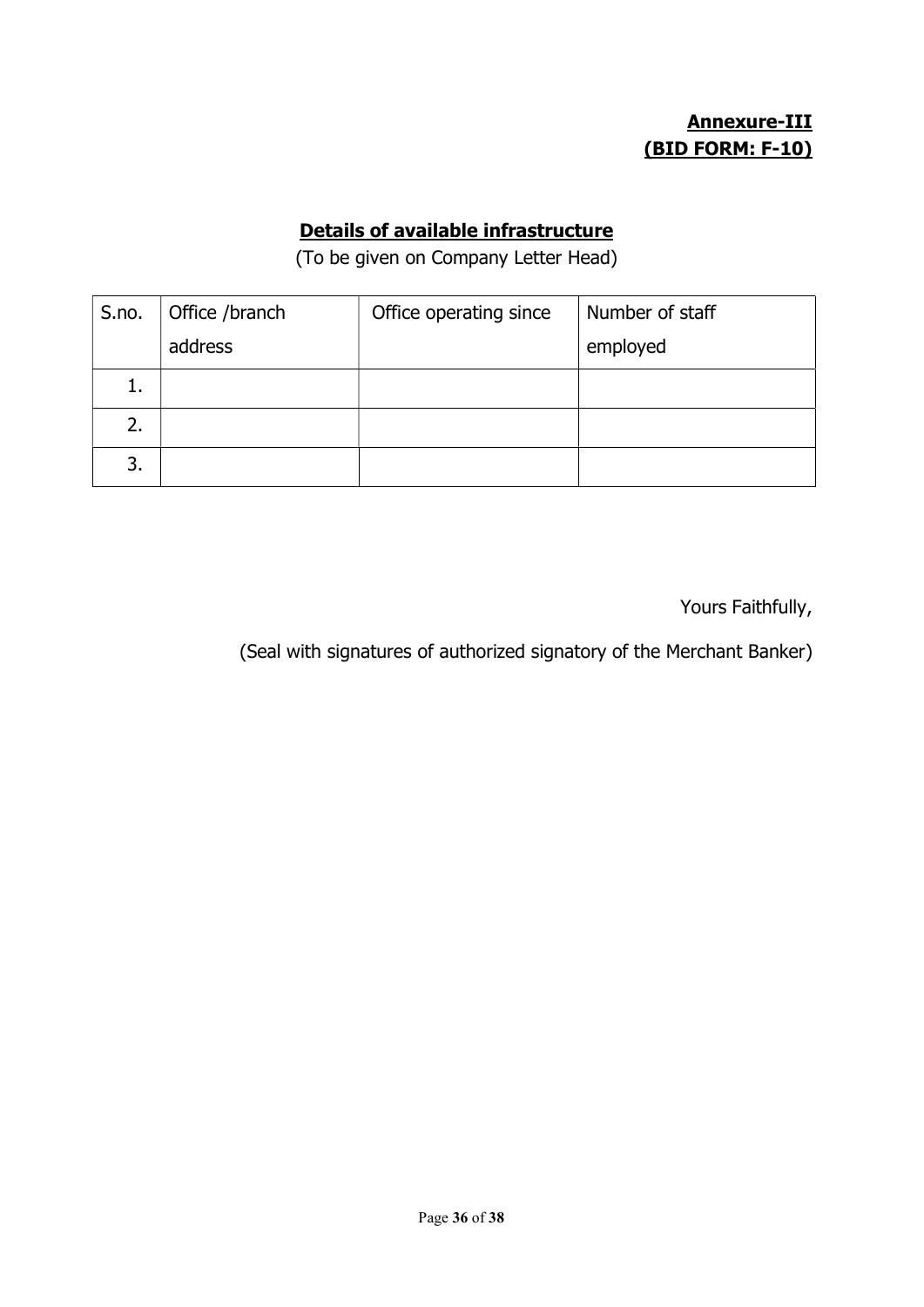# Annexure-III (BID FORM: F-11)

#### Details of the Research Team

(To be given on Company Letter Head)

| S.no. | <b>Team Member</b><br>name | Qualification | Total work<br>Experience | Experience in the<br>field of Research |
|-------|----------------------------|---------------|--------------------------|----------------------------------------|
| ı.    |                            |               |                          |                                        |
|       |                            |               |                          |                                        |

It is also certified that if any member leaves the organization during the empanelment period, he/she will be replaced by someone with similar qualification and experience.

Yours Faithfully,